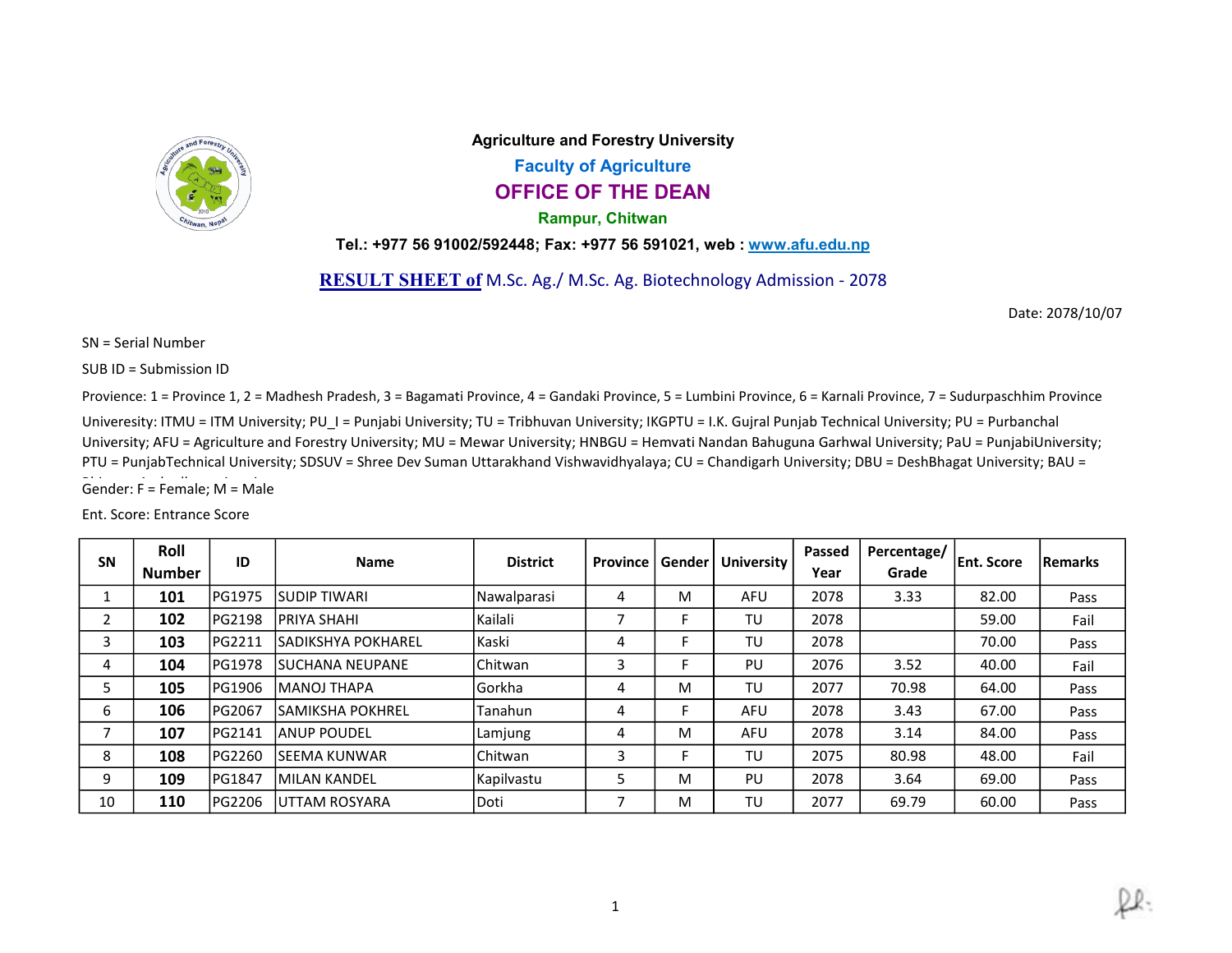| SN | Roll<br><b>Number</b> | ID     | Name                             | <b>District</b> | Province       | Gender | <b>University</b> | Passed<br>Year | Percentage/<br>Grade | <b>Ent. Score</b> | Remarks |
|----|-----------------------|--------|----------------------------------|-----------------|----------------|--------|-------------------|----------------|----------------------|-------------------|---------|
| 11 | 111                   | PG2181 | MANISH POUDEL                    | Rupandehi       | 5              | M      | TU                | 2078           |                      | 40.00             | Fail    |
| 12 | 112                   | PG1960 | <b>PRAKASH PURI</b>              | Banke           | 5              | M      | PU                | 2078           | 3.60                 | 43.00             | Fail    |
| 13 | 113                   | PG1953 | SAMBHU CHAUDHARY THARU Rupandehi |                 | 5              | M      | SDSUV             | 2077           | 76.93                | 57.00             | Fail    |
| 14 | 114                   | PG2014 | <b>BAKHAT KARKI</b>              | Dailekh         | 6              | M      | TU                | 2077           |                      | 44.00             | Fail    |
| 15 | 115                   | PG2122 | <b>ASMITA GUPTA</b>              | Nawalparasi     | 6              | F      | PU                | 2077           | 3.58                 | 63.00             | Pass    |
| 16 | 116                   | PG2156 | KAMANA BHANDARI                  | Nawalparasi     | $\overline{4}$ | F      | TU                | 2076           | 78.64                | 81.00             | Pass    |
| 17 | 117                   | PG2225 | <b>BINOD BHANTANA</b>            | Gorkha          | 4              | M      | <b>AFU</b>        | 2078           | 3.34                 | 86.00             | Pass    |
| 18 | 118                   | PG2232 | <b>ASMI NEUPANE</b>              | Chitwan         | 3              | F      | PU                | 2077           | 3.46                 | 41.00             | Fail    |
| 19 | 119                   | PG2121 | ROSHNI DHUNGANA                  | Kaski           | 4              | F      | TU                | 2078           |                      | 74.00             | Pass    |
| 20 | 120                   | PG1868 | <b>TILAK BHUSAL</b>              | Dang            | 5              | M      | <b>HNBGU</b>      | 2078           | 82.02                | 67.00             | Pass    |
| 21 | 121                   | PG2160 | NISHCHAL DHUNGANA                | Palpa           | 5              | M      | AFU               | 2077           | 3.58                 | 80.00             | Pass    |
| 22 | 122                   | PG2033 | MANISHA CHAUDHARY                | Kailali         | $\overline{7}$ | F      | AFU               | 2078           | 3.58                 | 75.00             | Pass    |
| 23 | 123                   | PG1909 | RAKSHA UPRETI                    | Chitwan         | 3              | F      | PU                | 2078           | 3.54                 | 37.00             | Fail    |
| 24 | 124                   | PG2186 | IRAM PRASAD KHANAL               | Dang            | 5              | M      | TU                | 2078           |                      | 70.00             | Pass    |
| 25 | 125                   | PG1951 | RAJESHOWAR SHARMA                | Jajarkot        | 6              | M      | <b>BAU</b>        | 2077           |                      |                   | ABSENT  |
| 26 | 126                   | PG1941 | <b>NABIN KARKI</b>               | Ramechhap       | 3              | M      | TU                | 2077           | 79.45                | 75.00             | Pass    |
| 27 | 127                   | PG1995 | ISABITA PATHAK                   | Syangja         | 4              | F      | AFU               | 2078           | 3.56                 | 74.00             | Pass    |
| 28 | 128                   | PG1896 | NISHA SHARMA                     | Surkhet         | 6              | F      | PU                | 2077           | 3.67                 | 47.00             | Fail    |
| 29 | 129                   | PG2252 | <b>SHIVA BASNET</b>              | Dolakha         | 3              | M      | <b>AFU</b>        | 2068           | 2.86                 | 53.00             | Fail    |
| 30 | 130                   | PG2104 | <b>SHREESHA UPRETY</b>           | Morang          | $\mathbf{1}$   | F      | TU                | 2071           | 74.17                | 61.00             | Pass    |
| 31 | 131                   | PG1930 | RAM CHANDRA REGMI                | Chitwan         | 3              | M      | <b>AFU</b>        | 2076           | 3.35                 | 70.00             | Pass    |
| 32 | 132                   | PG2009 | <b>SURAJ GOSAI</b>               | Banke           | 5              | M      | PU                | 2078           | 3.44                 | 53.00             | Fail    |
| 33 | 133                   | PG2012 | PAWAN KUMAR CHAUDHARY            | Rupandehi       | 5              | M      | <b>AFU</b>        | 2078           | 3.20                 | 73.00             | Pass    |
| 34 | 134                   | PG2038 | SONIYA BASHYAL                   | Palpa           | 5              | F.     | <b>AFU</b>        | 2078           | 3.61                 | 83.00             | Pass    |
| 35 | 135                   | PG1919 | <b>ANISH GURUNG</b>              | Taplejung       | $\mathbf{1}$   | M      | PU                | 2074           | 3.26                 | 67.00             | Pass    |
| 36 | 136                   | PG2103 | <b>SULAV NEUPANE</b>             | Chitwan         | $\overline{3}$ | M      | <b>AFU</b>        | 2077           | 3.27                 | 62.00             | Pass    |
| 37 | 137                   | PG2019 | IBHAWANA REGMI                   | Achham          | 7              | F      | AFU               | 2078           | 3.56                 | 73.00             | Pass    |
| 38 | 138                   | PG2059 | KAMANA BHANDARI                  | Gulmi           | 5              | F      | TU                | 2078           |                      | 68.00             | Pass    |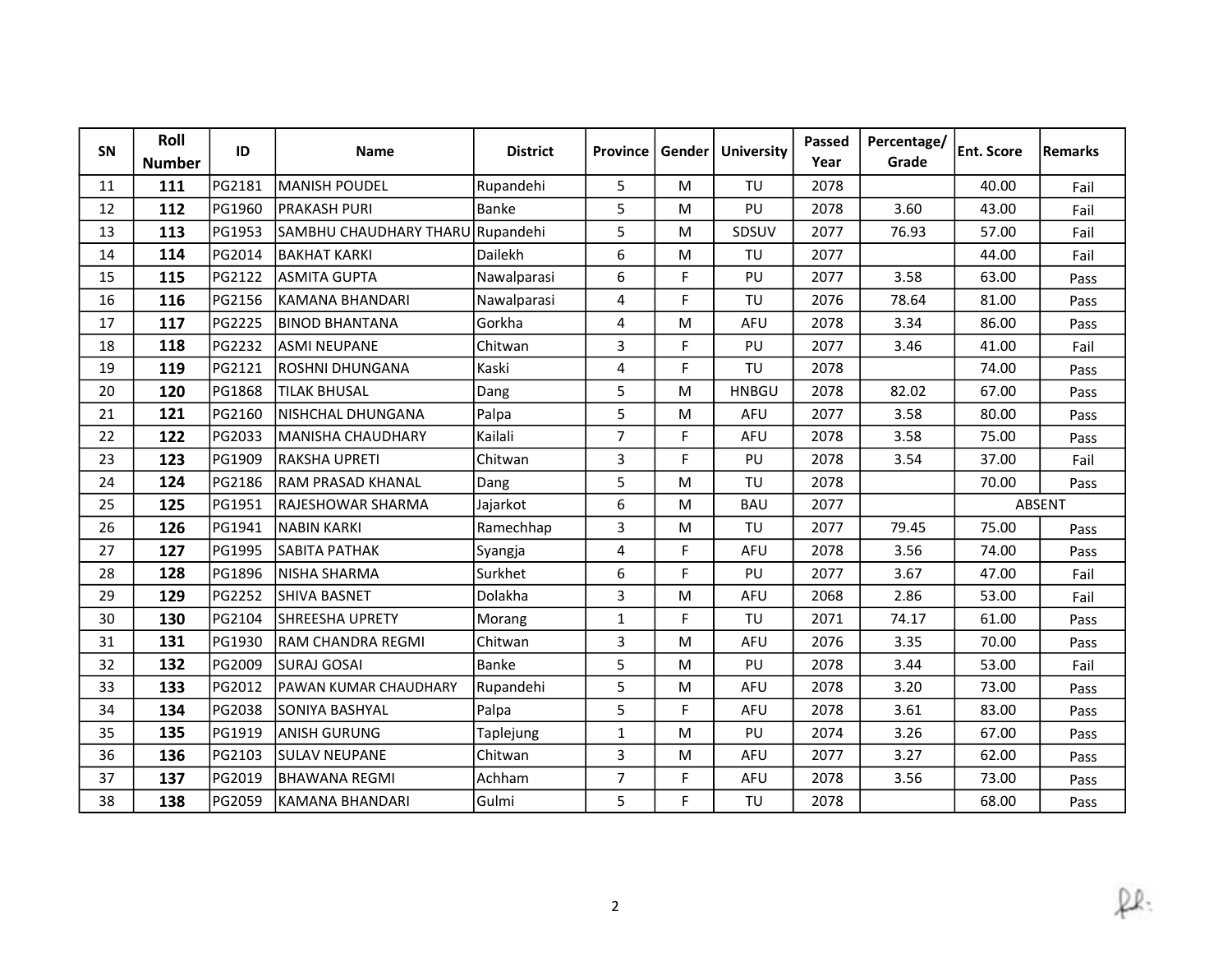| SN | Roll<br><b>Number</b> | ID     | <b>Name</b>              | <b>District</b> | <b>Province</b> | Gender | <b>University</b> | Passed<br>Year | Percentage/<br>Grade | <b>Ent. Score</b> | Remarks       |
|----|-----------------------|--------|--------------------------|-----------------|-----------------|--------|-------------------|----------------|----------------------|-------------------|---------------|
| 39 | 139                   | PG1871 | <b>JIVAN PARIHAT</b>     | Saptari         | $\overline{2}$  | M      | AFU               | 2077           | 3.00                 | 70.00             | Pass          |
| 40 | 140                   | PG1984 | LAXMAN BHANDARI          | Humla           | 6               | M      | PU                | 2074           | 3.44                 | 41.00             | Fail          |
| 41 | 141                   | PG2203 | İKESHAB KUMAR BUDHATHOKI | Sankhuwasabha   | $\mathbf{1}$    | M      | TU                | 2078           |                      | 72.00             | Pass          |
| 42 | 142                   | PG1972 | <b>SUJATA PAUDEL</b>     | Arghakhanchi    | 5               | F      | PU                | 2076           | 3.76                 | 57.00             | Fail          |
| 43 | 143                   | PG2134 | SHREESHA KHATRI          | <b>Baglung</b>  | 4               | F      | <b>AFU</b>        | 2078           | 3.73                 | 72.00             | Pass          |
| 44 | 144                   | PG2043 | <b>SHREEYA ADHIKARI</b>  | Rupandehi       | 5               | F      | AFU               | 2078           | 3.27                 | 68.00             | Pass          |
| 45 | 145                   | PG1811 | <b>PRAGYA PAUDEL</b>     | Chitwan         | 3               | F      | TU                | 2077           | 78.93                | 86.00             | Pass          |
| 46 | 146                   | PG2118 | <b>BISHNU DATT BHATT</b> | Darchula        | $\overline{7}$  | M      | TU                | 2078           |                      | 71.00             | Pass          |
| 47 | 147                   | PG2217 | <b>SUSHIL JAISI</b>      | Rupandehi       | 5               | M      | TU                | 2078           |                      | 73.00             | Pass          |
| 48 | 148                   | PG2180 | <b>BINITA BHATTARAI</b>  | Rupandehi       | 5               | F      | TU                | 2077           | 71.74                | 38.00             | Fail          |
| 49 | 149                   | PG1933 | KRISHNA YADAV            | Saptari         | $\overline{2}$  | M      | PU                | 2078           | 3.66                 | 44.00             | Fail          |
| 50 | 150                   | PG2049 | <b>SANJU BASNET</b>      | Dang            | 5               | F.     | <b>AFU</b>        | 2078           | 3.67                 | 78.00             | Pass          |
| 51 | 151                   | PG2248 | KISHOR THARU             | Kapilvastu      | 5               | M      | AFU               | 2077           | 3.27                 | 75.00             | Pass          |
| 52 | 152                   | PG2125 | RADHIKA CHAND            | Salyan          | 6               | F.     | TU                | 2078           |                      | 59.00             | Fail          |
| 53 | 153                   | PG1826 | ANITA BHANDARI           | Dang            | 5               | F      | PU                | 2074           | 3.37                 | 49.00             | Fail          |
| 54 | 154                   | PG2032 | <b>RIJAN NEUPANE</b>     | Sunsari         | $\mathbf{1}$    | M      | AFU               | 2078           | 3.01                 | 67.00             | Pass          |
| 55 | 155                   | PG2093 | <b>SAGAR PARAJULI</b>    | Syangja         | 4               | M      | TU                | 2078           |                      | 58.00             | Fail          |
| 56 | 156                   | PG2147 | <b>JANISH ADHIKARI</b>   | Tanahun         | 4               | M      | TU                | 2078           |                      | 54.00             | Fail          |
| 57 | 157                   | PG2251 | PARIWESH GNYAWALI        | Arghakhanchi    | 5               | M      | TU                | 2077           | 77.79                | 72.00             | Pass          |
| 58 | 158                   | PG1807 | RAM BHAGAT MANDAL        | Dhanusa         | $\overline{2}$  | M      | MU                | 2076           | 8.99                 |                   | <b>ABSENT</b> |
| 59 | 159                   | PG2171 | İKISAN BANJADE           | Dang            | 5               | F      | TU                | 2078           |                      | 65.00             | Pass          |
| 60 | 160                   | PG2072 | <b>RONISH SEDHAI</b>     | Chitwan         | $\overline{3}$  | M      | TU                | 2078           |                      | 67.00             | Pass          |
| 61 | 161                   | PG2173 | ROSHAN KUMAR YADAV       | Saptari         | $\overline{2}$  | M      | AFU               | 2078           | 3.83                 | 77.00             | Pass          |
| 62 | 162                   | PG2089 | <b>GAURAVE BANJADE</b>   | Arghakhanchi    | 5               | M      | TU                | 2077           | 78.45                | 69.00             | Pass          |
| 63 | 163                   | PG2124 | PARBATI GHISING          | Sindhupalchok   | 3               | F      | TU                | 2078           |                      | 66.00             | Pass          |
| 64 | 164                   | PG2035 | <b>BABITA DHUNGANA</b>   | Bardiya         | 5               | F.     | PU                | 2078           | 3.76                 | 53.00             | Fail          |
| 65 | 165                   | PG1861 | <b>AMRIT GAUTAM</b>      | Kailali         | $\overline{7}$  | M      | <b>HNBGU</b>      | 2078           | 78.54                | 46.00             | Fail          |
| 66 | 166                   | PG2228 | <b>SUSAN POUDEL</b>      | Nawalparasi     | 4               | M      | <b>AFU</b>        | 2077           | 3.10                 | 68.00             | Pass          |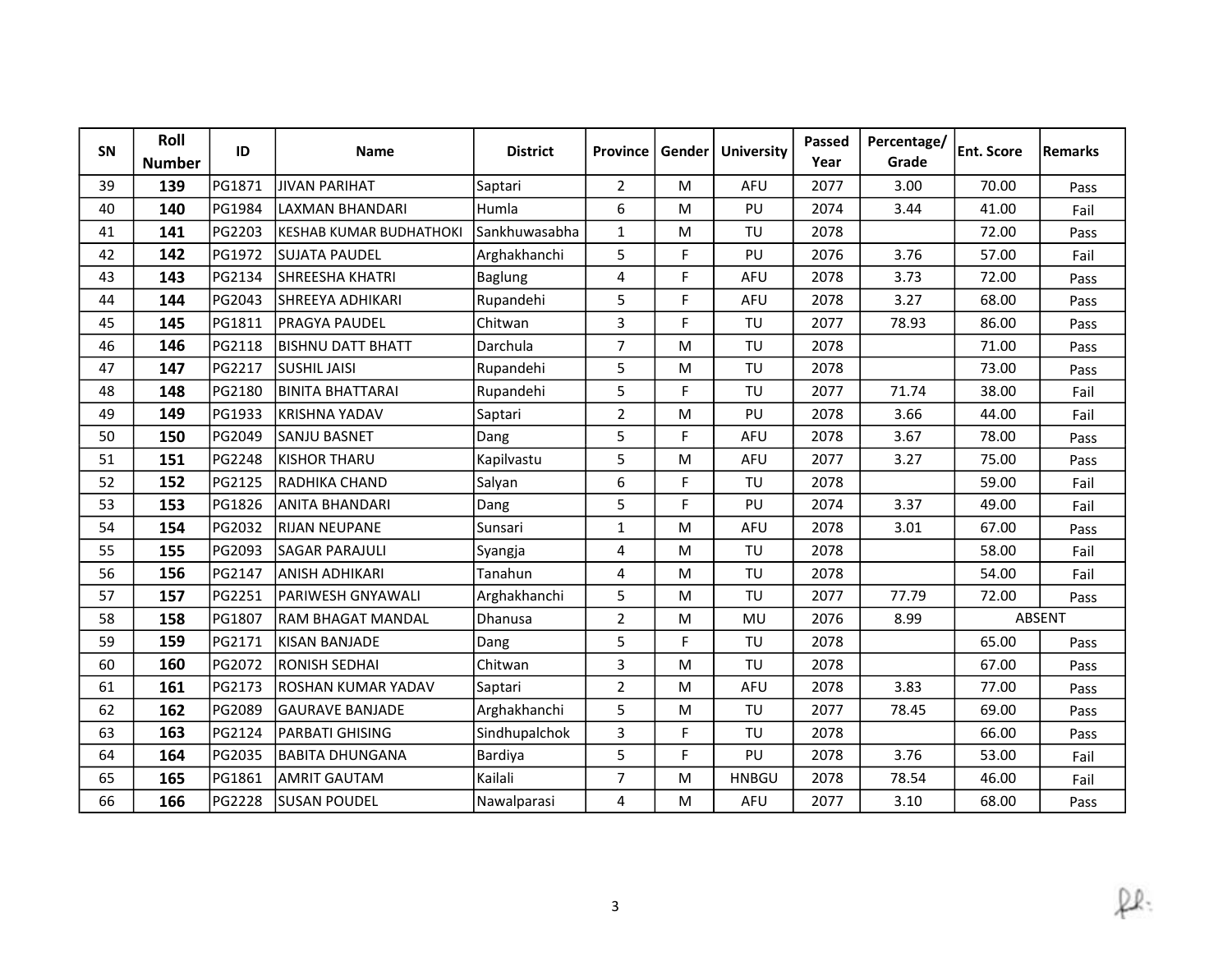| SN | Roll<br><b>Number</b> | ID     | <b>Name</b>              | <b>District</b> | Province       | Gender | <b>University</b> | <b>Passed</b><br>Year | Percentage/<br>Grade | <b>Ent. Score</b> | <b>Remarks</b> |
|----|-----------------------|--------|--------------------------|-----------------|----------------|--------|-------------------|-----------------------|----------------------|-------------------|----------------|
| 67 | 167                   | PG1908 | <b>RITU DHAMI</b>        | Kanchanpur      | $\overline{7}$ | F      | <b>HNBGU</b>      | 2077                  | 8.44                 | 65.00             | Pass           |
| 68 | 168                   | PG2131 | <b>RAJAN PANT</b>        | Rupandehi       | 5              | M      | TU                | 2078                  |                      | 64.00             | Pass           |
| 69 | 169                   | PG1937 | SALINA MAHARJAN          | Kathmandu       | 3              | F.     | TU                | 2076                  |                      | 65.00             | Pass           |
| 70 | 170                   | PG1943 | <b>ANUP PAUDYAL</b>      | Syangja         | 4              | M      | TU                | 2077                  | 74.71                | 59.00             | Fail           |
| 71 | 171                   | PG1910 | SANGITA THAPA            | Tanahun         | $\overline{4}$ | F      | PU                | 2076                  |                      |                   | ABSENT         |
| 72 | 172                   | PG1958 | lpratikshya karki        | Sankhuwasabha   | $\mathbf{1}$   | F      | PU                | 2072                  | 3.52                 |                   | <b>ABSENT</b>  |
| 73 | 173                   | PG2097 | <b>PRADIP GYAWALI</b>    | Pyuthan         | 5              | M      | AFU               | 2078                  | 3.21                 | 76.00             | Pass           |
| 74 | 174                   | PG2191 | <b>PRAGYA ARYAL</b>      | Chitwan         | 3              | F      | TU                | 2076                  | 72.62                | 62.00             | Pass           |
| 75 | 175                   | PG1916 | <b>BINAYA RAJ JOSHI</b>  | Kanchanpur      | $\overline{7}$ | M      | <b>HNBGU</b>      | 2078                  | 70.93                | 41.00             | Fail           |
| 76 | 176                   | PG1892 | <b>PUSHPA SIGDEL</b>     | Palpa           | 5              | F      | PU                | 2077                  | 3.68                 | 57.00             | Fail           |
| 77 | 177                   | PG2226 | <b>AMRIT ADHIKARI</b>    | Kaski           | $\overline{4}$ | M      | AFU               | 2078                  | 3.57                 | 77.00             | Pass           |
| 78 | 178                   | PG1887 | İNIRJALA ADHIKARI        | Chitwan         | 3              | F      | PU                | 2077                  | 3.68                 | 67.00             | Pass           |
| 79 | 179                   | PG2026 | <b>UMISHA DHAKAL</b>     | Chitwan         | 3              | M      | AFU               | 2077                  | 3.35                 | 66.00             | Pass           |
| 80 | 180                   | PG1849 | <b>SWEEKAR K.C.</b>      | Surkhet         | 6              | M      | PU                | 2077                  | 3.64                 | 43.00             | Fail           |
| 81 | 181                   | PG2095 | İKUMUD KISHOR KOIRALA    | Kaski           | 4              | M      | TU                | 2078                  |                      | 68.00             | Pass           |
| 82 | 182                   | PG1982 | <b>SURAJ POUDEL</b>      | Jhapa           | $\mathbf{1}$   | M      | TU                | 2077                  | 80.38                | 77.00             | Pass           |
| 83 | 183                   | PG2258 | lGRISHMA GURAGAIN        | Sunsari         | $\mathbf{1}$   | F      | TU                | 2076                  | 80.33                | 55.00             | Fail           |
| 84 | 184                   | PG1817 | <b>LEKH RAJ NIRAULA</b>  | Kanchanpur      | $\overline{7}$ | M      | TU                | 2077                  | 76.45                | 63.00             | Pass           |
| 85 | 185                   | PG1819 | İMADHU KUMARI SHAH       | Morang          | $\mathbf{1}$   | F      | PU                | 2078                  | 3.71                 | 41.00             | Fail           |
| 86 | 186                   | PG1940 | <b>BINOD NEUPANE</b>     | Banke           | 5              | M      | AFU               | 2077                  | 3.28                 | 69.00             | Pass           |
| 87 | 187                   | PG1926 | <b>SABINA LAMICHHANE</b> | Chitwan         | 3              | F      | PU                | 2077                  | 3.56                 | 49.00             | Fail           |
| 88 | 188                   | PG2195 | <b>SAGAR KAFLE</b>       | Rupandehi       | 5              | M      | <b>AFU</b>        | 2077                  | 3.27                 | 60.00             | Pass           |
| 89 | 189                   | PG2172 | <b>BABITA BHATTA</b>     | Kailali         | $\overline{7}$ | F      | <b>HNBGU</b>      | 2078                  | 80.02                | 46.00             | Fail           |
| 90 | 190                   | PG2027 | <b>SUJAN DHAKAL</b>      | Lamjung         | 4              | M      | PU                | 2078                  | 3.49                 | 48.00             | Fail           |
| 91 | 191                   | PG2135 | <b>AMAR DEEP BASNET</b>  | Lamjung         | 4              | M      | TU                | 2078                  |                      | 70.00             | Pass           |
| 92 | 192                   | PG2242 | ASHBIN KUMAR DEVKOTA     | Kaski           | 4              | M      | TU                | 2077                  | 78.02                | 46.00             | Fail           |
| 93 | 193                   | PG2237 | <b>NANDANI DEO</b>       | Siraha          | $\overline{2}$ | F      | SDSUV             | 2077                  | 81.68                | 57.00             | Fail           |
| 94 | 194                   | PG2088 | <b>SARITA OLI</b>        | Dang            | 5              | F      | TU                | 2078                  |                      | 53.00             | Fail           |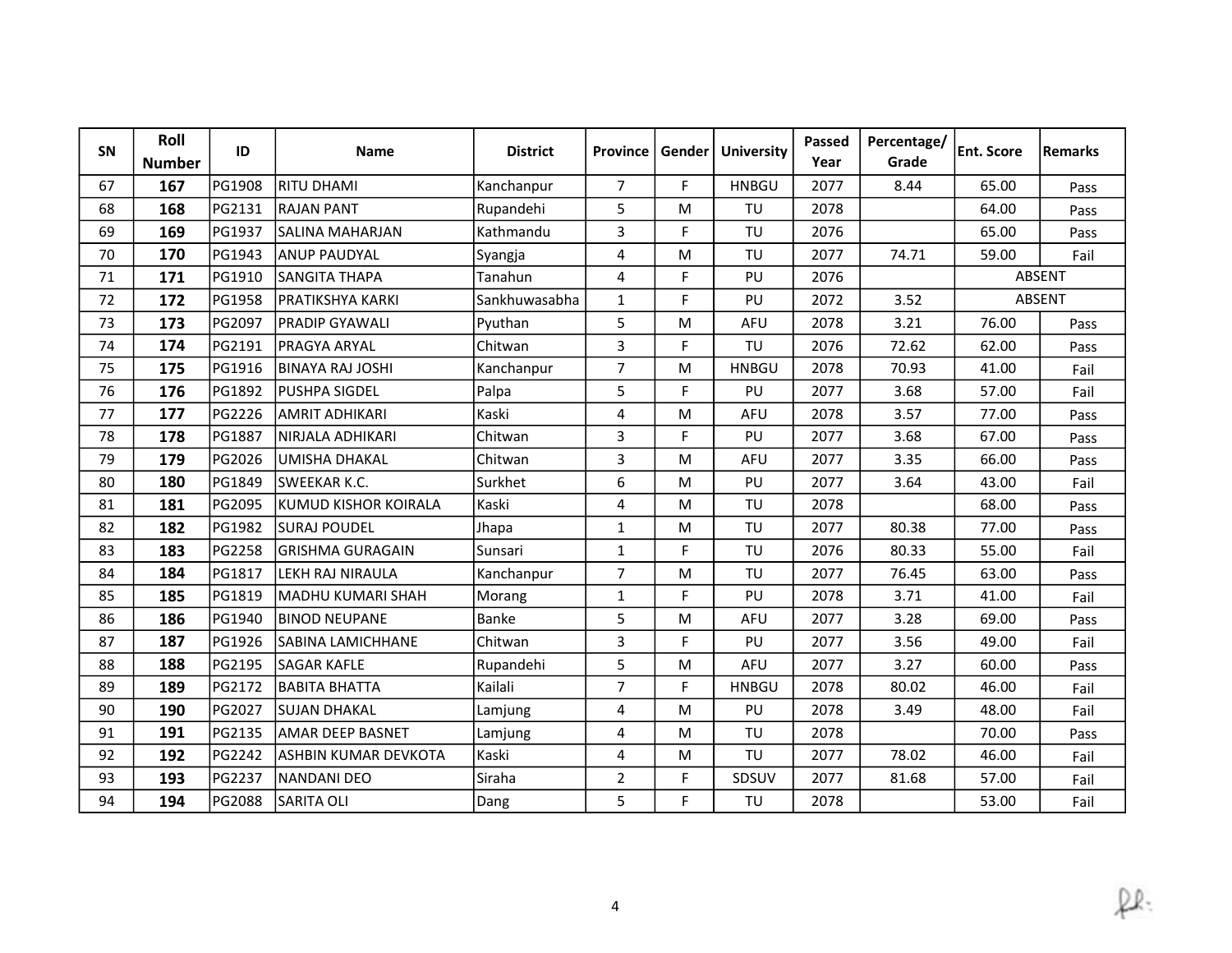| SN  | Roll<br><b>Number</b> | ID     | <b>Name</b>                 | <b>District</b> | Province       | Gender | <b>University</b> | Passed<br>Year | Percentage/<br>Grade | <b>Ent. Score</b> | Remarks |
|-----|-----------------------|--------|-----------------------------|-----------------|----------------|--------|-------------------|----------------|----------------------|-------------------|---------|
| 95  | 195                   | PG2212 | <b>BIPLOV PAUDEL</b>        | Pyuthan         | 5              | M      | TU                | 2078           |                      | 70.00             | Pass    |
| 96  | 196                   | PG2025 | <b>PRADEEP KHANAL</b>       | Syangja         | 4              | M      | <b>AFU</b>        | 2077           | 3.28                 | 74.00             | Pass    |
| 97  | 197                   | PG2070 | <b>DIPAK GIRI</b>           | Surkhet         | 6              | M      | TU                | 2078           |                      | 60.00             | Pass    |
| 98  | 198                   | PG2006 | SAPANA SHRESTHA             | Kavrepalanchok  | $\overline{3}$ | F      | TU                | 2077           | 81.43                |                   | ABSENT  |
| 99  | 199                   | PG1971 | <b>SUJWAL KARKI</b>         | Jhapa           | $\mathbf{1}$   | M      | PU                | 2078           |                      | 39.00             | Fail    |
| 100 | 200                   | PG1884 | <b>IPRATIMA THAPA</b>       | Dailekh         | 6              | F      | PU                | 2077           | 3.44                 | 49.00             | Fail    |
| 101 | 201                   | PG1938 | HARI NARAYAN YADAV          | Siraha          | $\overline{2}$ | M      | PU_I, india       | 2076           |                      | 31.00             | Fail    |
| 102 | 202                   | PG1809 | KAMAL BAHADUR SUNAR         | Chitwan         | 3              | M      | TU                | 2072           | 73.93                | 64.00             | Pass    |
| 103 | 203                   | PG2128 | <b>BISHNU THAPA</b>         | Syangja         | 4              | F      | TU                | 2078           |                      | 61.00             | Pass    |
| 104 | 204                   | PG2149 | <b>SUPRABHA PAUDYAL</b>     | Morang          | $\mathbf{1}$   | F.     | AFU               | 2078           | 3.76                 | 72.00             | Pass    |
| 105 | 205                   | PG1818 | NARAYAN ARYAL               | Chitwan         | 3              | M      | AFU               | 2077           | 2.35                 | 56.00             | Fail    |
| 106 | 206                   | PG2056 | <b>SURAJ SHRESTHA</b>       | Chitwan         | 3              | M      | TU                | 2078           |                      | 88.00             | Pass    |
| 107 | 207                   | PG1976 | MINA KHADKA                 | Sunsari         | $\mathbf{1}$   | F      | PU                | 2078           | 3.68                 | 52.00             | Fail    |
| 108 | 208                   | PG1981 | <b>DIWAKAR PANT</b>         | Baitadi         | $\overline{7}$ | M      | <b>AFU</b>        | 2078           | 3.53                 | 82.00             | Pass    |
| 109 | 209                   | PG2054 | IBISHAL POKHREL             | Dang            | 5              | M      | TU                | 2078           |                      | 72.00             | Pass    |
| 110 | 210                   | PG1879 | <b>KISHOR SHRESTHA</b>      | Chitwan         | 3              | M      | TU                | 2073           | 80.79                | 42.00             | Fail    |
| 111 | 211                   | PG2170 | lramesh khadka              | Dolakha         | 3              | M      | TU                | 2078           |                      | 71.00             | Pass    |
| 112 | 212                   | PG2116 | <b>IPRAKASH SINGH DHAMI</b> | Darchula        | $\overline{7}$ | M      | TU                | 2078           |                      | 56.00             | Fail    |
| 113 | 213                   | PG2150 | lMADHAV KHANAL              | Palpa           | 5              | M      | TU                | 2078           |                      | 58.00             | Fail    |
| 114 | 214                   | PG2139 | POOJA ACHARYA               | Chitwan         | $\mathbf{1}$   | F      | TU                | 2078           |                      | 70.00             | Pass    |
| 115 | 215                   | PG2239 | İMANABI SINGH THAKURI       | Banke           | 5              | F      | TU                | 2078           |                      | 62.00             | Pass    |
| 116 | 216                   | PG2166 | <b>BINITA MAHARA</b>        | Dang            | 5              | F      | TU                | 2075           | 71.76                | 53.00             | Fail    |
| 117 | 217                   | PG2048 | <b>AAKASH PANGENI</b>       | Surkhet         | 6              | M      | TU                | 2078           | 74.80                | 57.00             | Fail    |
| 118 | 218                   | PG2194 | RAKSHA KHANAL ACHARYA       | Nawalparasi     | 4              | F.     | AFU               | 2075           | 3.14                 | 74.00             | Pass    |
| 119 | 219                   | PG1801 | PRATIKSHYA BISTA            | Salyan          | 6              | F      | AFU               | 2077           | 3.52                 | 72.00             | Pass    |
| 120 | 220                   | PG1903 | <b>BIPUL PAUDEL</b>         | Chitwan         | 3              | M      | PU                | 2075           | 3.14                 | 32.00             | Fail    |
| 121 | 221                   | PG1986 | lsudesh subedi              | Nuwakot         | 3              | M      | PU                | 2077           | 3.59                 | 51.00             | Fail    |
| 122 | 222                   | PG1829 | <b>RUPENDRA MISHRA</b>      | Kailali         | $\overline{7}$ | M      | <b>HNBGU</b>      | 2078           | 76.34                | 47.00             | Fail    |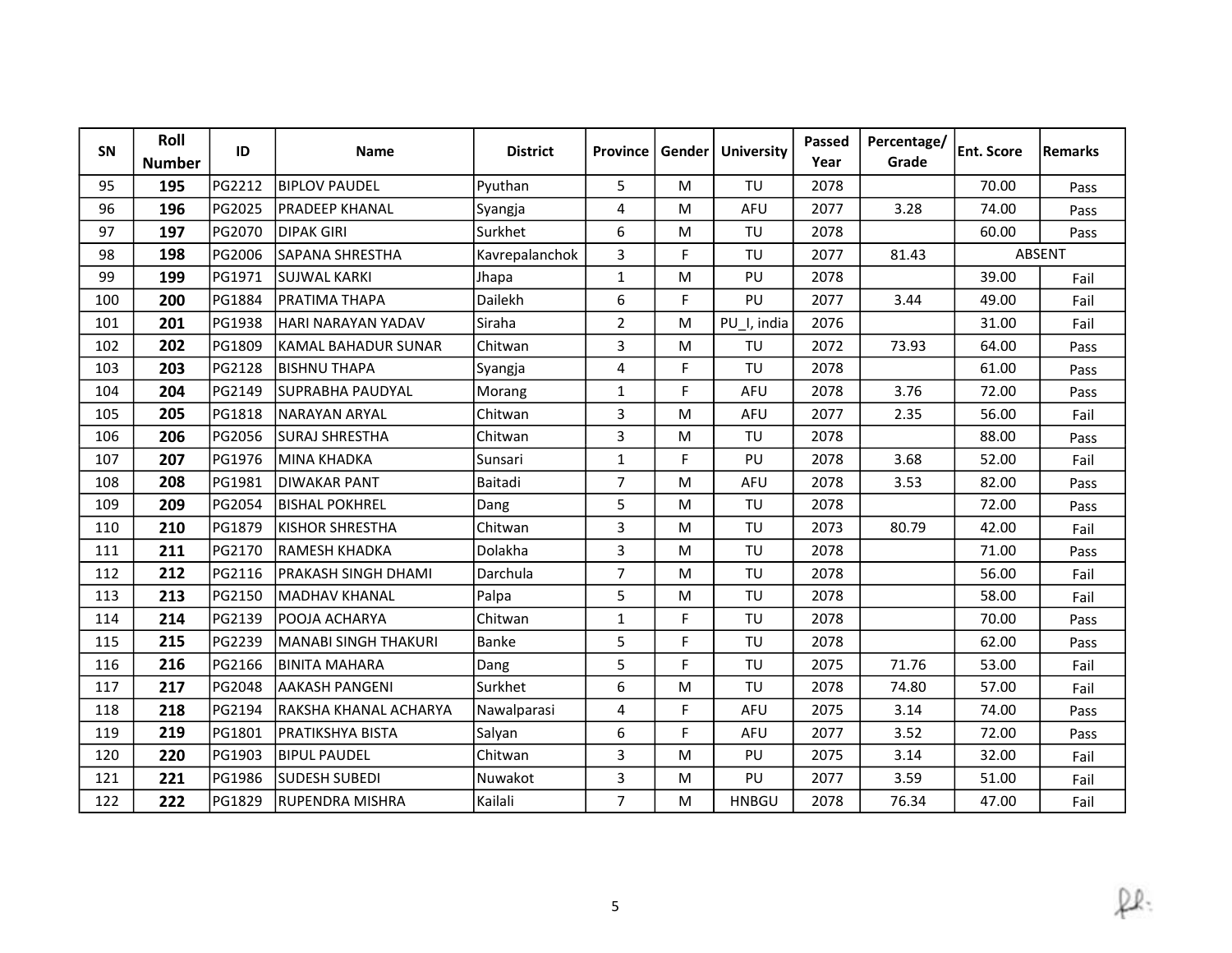| SN  | Roll<br><b>Number</b> | ID     | <b>Name</b>                       | <b>District</b> | <b>Province</b> | Gender | <b>University</b> | Passed<br>Year | Percentage/<br>Grade | <b>Ent. Score</b> | <b>Remarks</b> |
|-----|-----------------------|--------|-----------------------------------|-----------------|-----------------|--------|-------------------|----------------|----------------------|-------------------|----------------|
| 123 | 223                   | PG2174 | <b>SHRISTI ACHARYA</b>            | Baglung         | 4               | F      | TU                | 2078           |                      | 53.00             | Fail           |
| 124 | 224                   | PG1947 | <b>SUDEEP CHAUDHARY</b>           | Saptari         | $\overline{2}$  | M      | <b>AFU</b>        | 2077           | 3.74                 | 67.00             | Pass           |
| 125 | 225                   | PG1859 | IBHAWANA ARYAL                    | Syangja         | 4               | F      | TU                | 2077           | 78.64                | 82.00             | Pass           |
| 126 | 226                   | PG2003 | IBISHAL CHAUDHARY                 | Nawalparasi     | 5               | M      | AFU               | 2078           | 3.20                 | 66.00             | Pass           |
| 127 | 227                   | PG2234 | HIMALAYA POUDEL                   | Nawalparasi     | 4               | M      | TU                | 2078           |                      | 56.00             | Fail           |
| 128 | 228                   | PG2041 | <b>PRABESH PANDIT</b>             | Tanahun         | 4               | M      | TU                | 2078           |                      | 54.00             | Fail           |
| 129 | 229                   | PG2111 | <b>TWINKLE OLI</b>                | Surkhet         | 6               | F      | <b>AFU</b>        | 2078           | 3.57                 | 74.00             | Pass           |
| 130 | 230                   | PG1889 | <b>ACHYUTA DAHAL</b>              | Ramechhap       | 3               | F      | TU                | 2077           | 80.45                | 62.00             | Pass           |
| 131 | 231                   | PG1846 | IDAMAN NEUPANE                    | Kalikot         | 6               | M      | <b>HNBGU</b>      | 2078           | 76.13                | 70.00             | Pass           |
| 132 | 232                   | PG1797 | MILAN KANDEL                      | Chitwan         | 3               | M      | PU                | 2075           | 3.36                 | 46.00             | Fail           |
| 133 | 233                   | PG1967 | SASMITA GAUTAM                    | Gulmi           | 5               | F.     | AFU               | 2078           | 3.60                 | 64.00             | Pass           |
| 134 | 234                   | PG2017 | İKRISHNA YADAV                    | Siraha          | $\overline{2}$  | M      | CU                | 2077           | 8.30                 | 35.00             | Fail           |
| 135 | 235                   | PG2146 | MAYA BHATTA                       | Kailali         | $\overline{7}$  | F.     | TU                | 2075           | 76.57                | 50.00             | Fail           |
| 136 | 236                   | PG2086 | <b>PRATIVA SHARMA</b>             | <b>Baglung</b>  | $\overline{4}$  | F.     | TU                | 2078           |                      | 69.00             | Pass           |
| 137 | 237                   | PG2253 | <b>SUJAN PAUDEL</b>               | Parbat          | 4               | M      | PU                | 2076           | 3.74                 | 54.00             | Fail           |
| 138 | 238                   | PG2213 | <b>BARSHA KOIRALA</b>             | Rupandehi       | 5               | F      | TU                | 2078           |                      | 51.00             | Fail           |
| 139 | 239                   | PG1952 | SUMIRA KHATIWADA                  | Sunsari         | $\mathbf{1}$    | F      | PU                | 2077           | 3.62                 | 61.00             | Pass           |
| 140 | 240                   | PG1895 | <b>PARASH ARYAL</b>               | Gorkha          | 4               | M      | PU                | 2077           | 3.48                 | 48.00             | Fail           |
| 141 | 241                   | PG2053 | KRISHNA PAUDEL                    | Bara            | $\overline{2}$  | M      | TU                | 2078           |                      | 65.00             | Pass           |
| 142 | 242                   | PG2223 | YASHODA BOHARA                    | Kailali         | $\overline{7}$  | F.     | TU                | 2077           | 74.50                | 56.00             | Fail           |
| 143 | 243                   | PG1853 | <b>SEEMA SOTI</b>                 | Chitwan         | 3               | F.     | TU                | 2078           |                      | 65.00             | Pass           |
| 144 | 244                   | PG2015 | NISHAN KHATRI                     | Chitwan         | 3               | M      | <b>AFU</b>        | 2078           | 3.66                 | 85.00             | Pass           |
| 145 | 245                   | PG2219 | <b>AGNI KANDEL</b>                | <b>Baglung</b>  | 4               | M      | TU                | 2078           |                      | 70.00             | Pass           |
| 146 | 246                   | PG2031 | <b>IGAURI SHANKAR KUMAR YADAV</b> | l Bara          | $\overline{2}$  | M      | AFU               | 2077           | 3.64                 | 68.00             | Pass           |
| 147 | 247                   | PG1828 | SUMAN DEVKOTA                     | Tanahun         | 4               | M      | PU                | 2078           | 3.35                 | 51.00             | Fail           |
| 148 | 248                   | PG1939 | <b>LEKHAK BASNET</b>              | Banke           | 5               | M      | <b>HNBGU</b>      | 2078           | 77.02                | 42.00             | Fail           |
| 149 | 249                   | PG1901 | INIMESH NEUPANE                   | Lamjung         | 4               | M      | PU                | 2078           | 3.47                 | 40.00             | Fail           |
| 150 | 250                   | PG2085 | <b>SUSHIL PANT</b>                | Kanchanpur      | $\overline{7}$  | M      | AFU               | 2078           | 3.52                 | 76.00             | Pass           |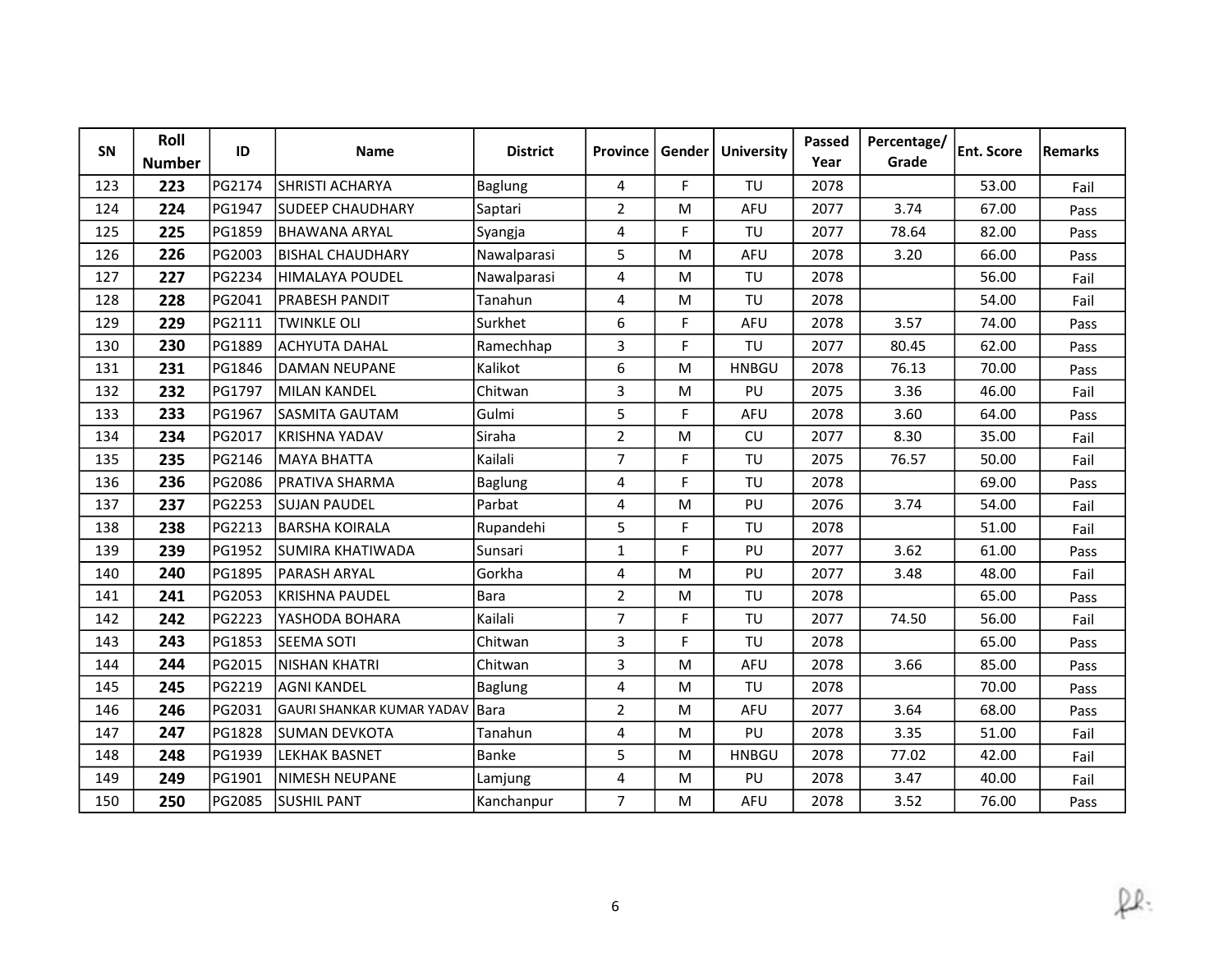| <b>SN</b> | Roll<br><b>Number</b> | ID            | <b>Name</b>             | <b>District</b> | <b>Province</b> | Gender l | <b>University</b> | Passed<br>Year | Percentage/<br>Grade | <b>Ent. Score</b> | <b>Remarks</b> |
|-----------|-----------------------|---------------|-------------------------|-----------------|-----------------|----------|-------------------|----------------|----------------------|-------------------|----------------|
| 151       | 251                   | PG2167        | <b>SARITA CHAPAGAIN</b> | Rupandehi       | 5               | F        | TU                | 2077           | 75.81                | 50.00             | Fail           |
| 152       | 252                   | PG2257        | <b>SUSHMITA KUNWAR</b>  | Palpa           | 5               | F        | TU                | 2076           | 82.79                | 62.00             | Pass           |
| 153       | 253                   | PG2119        | <b>ANIMA POKHREL</b>    | Kanchanpur      | $\overline{7}$  | F        | TU                | 2077           | 81.98                | 68.00             | Pass           |
| 154       | 254                   | PG1956        | IARCHANA ACHARYA        | Nawalparasi     | 5               | F        | TU                | 2077           | 82.19                | 62.00             | Pass           |
| 155       | 255                   | PG1914        | <b>PABITRA ALE</b>      | Tanahun         | 4               | F.       | PU                | 2078           | 3.51                 | 38.00             | Fail           |
| 156       | 256                   | PG2004        | <b>PUSHPA GNAWALI</b>   | Gulmi           | 5               | F        | TU                | 2077           | 85.95                | 76.00             | Pass           |
| 157       | 257                   | PG1945        | NIKITA BHANDARI         | Surkhet         | 6               | F        | TU                | 2076           | 82.50                | 61.00             | Pass           |
| 158       | 258                   | PG2029        | <b>SUDEEP KADEL</b>     | Dang            | 5               | M        | TU                | 2077           | 76.36                | 79.00             | Pass           |
| 159       | 259                   | PG1922        | <b>RASHIS BARAL</b>     | Chitwan         | 3               | M        | PU                | 2077           | 3.49                 |                   | ABSENT         |
| 160       | 260                   | PG2040        | MANISHA DEO             | Saptari         | $\overline{2}$  | F        | TU                | 2075           | 72.93                |                   | ABSENT         |
| 161       | 261                   | PG1866        | <b>DIPSHAL RAI</b>      | Dhankuta        | $\mathbf{1}$    | M        | PU                | 2076           | 3.63                 |                   | ABSENT         |
| 162       | 262                   | PG2081        | <b>RAJAN KHANAL</b>     | Arghakhanchi    | 5               | M        | AFU               | 2078           | 3.44                 | 70.00             | Pass           |
| 163       | 263                   | PG2259        | RAHUL K.C.              | <b>Baglung</b>  | 4               | M        | TU                | 2075           | 64.02                | 49.00             | Fail           |
| 164       | 264                   | PG1968        | <b>ASHOK JOSHI</b>      | Kailali         | $\overline{7}$  | M        | <b>AFU</b>        | 2077           | 3.22                 | 71.00             | Pass           |
| 165       | 265                   | PG1840        | lSANDIP PAUDEL          | Dang            | 5               | M        | AFU               | 2077           | 3.76                 | 82.00             | Pass           |
| 166       | 266                   | PG1963        | DIPESH DULAL            | Kavrepalanchok  | 3               | M        | PU                | 2078           | 3.71                 | 56.00             | Fail           |
| 167       | 267                   | PG2058        | <b>SANDIP PANTH</b>     | Gulmi           | 5               | M        | TU                | 2078           |                      | 66.00             | Pass           |
| 168       | 268                   | PG1989        | <b>SUMAN NEUPANE</b>    | Chitwan         | $\mathbf{3}$    | M        | TU                | 2074           | 76.21                | 41.00             | Fail           |
| 169       | 269                   | <b>PG1864</b> | lnimesh raj sigdel      | Tanahun         | 4               | M        | PU                | 2077           | 3.54                 | 39.00             | Fail           |
| 170       | 270                   | PG2039        | <b>SHREETI UDAS</b>     | Kavrepalanchok  | 3               | F        | <b>AFU</b>        | 2078           | 3.81                 | 79.00             | Pass           |
| 171       | 271                   | PG1841        | AARATI KHADKA           | Bardiya         | 5               | F.       | <b>HNBGU</b>      | 2078           | 76.66                | 29.00             | Fail           |
| 172       | 272                   | PG1888        | <b>ALIZA ADHIKARI</b>   | Dhading         | 3               | F.       | PU                | 2076           | 3.79                 | 59.00             | Fail           |
| 173       | 273                   | PG1983        | IPRAMOD BHATTARAI       | Chitwan         | 3               | M        | SDSUV             | 2076           | 75.40                | 52.00             | Fail           |
| 174       | 274                   | PG2142        | <b>DIPESH SAHANI</b>    | Nawalparasi     | 5               | M        | AFU               | 2077           | 2.98                 | 47.00             | Fail           |
| 175       | 275                   | PG1844        | <b>DEEPA KANDEL</b>     | Lamjung         | 4               | F.       | PU                | 2077           | 3.57                 | 54.00             | Fail           |
| 176       | 276                   | PG2005        | <b>RAJANI KAPRI</b>     | Nawalparasi     | $\overline{2}$  | F.       | PU                | 2078           | 3.24                 | 40.00             | Fail           |
| 177       | 277                   | PG1850        | IRISHAV SHRIVASTAV      | Kapilvastu      | 5               | M        | SDSUV             | 2078           | 72.68                | 35.00             | Fail           |
| 178       | 278                   | PG2037        | <b>ISWOR KHADKA</b>     | Dang            | 5               | M        | TU                | 2078           |                      | 68.00             | Pass           |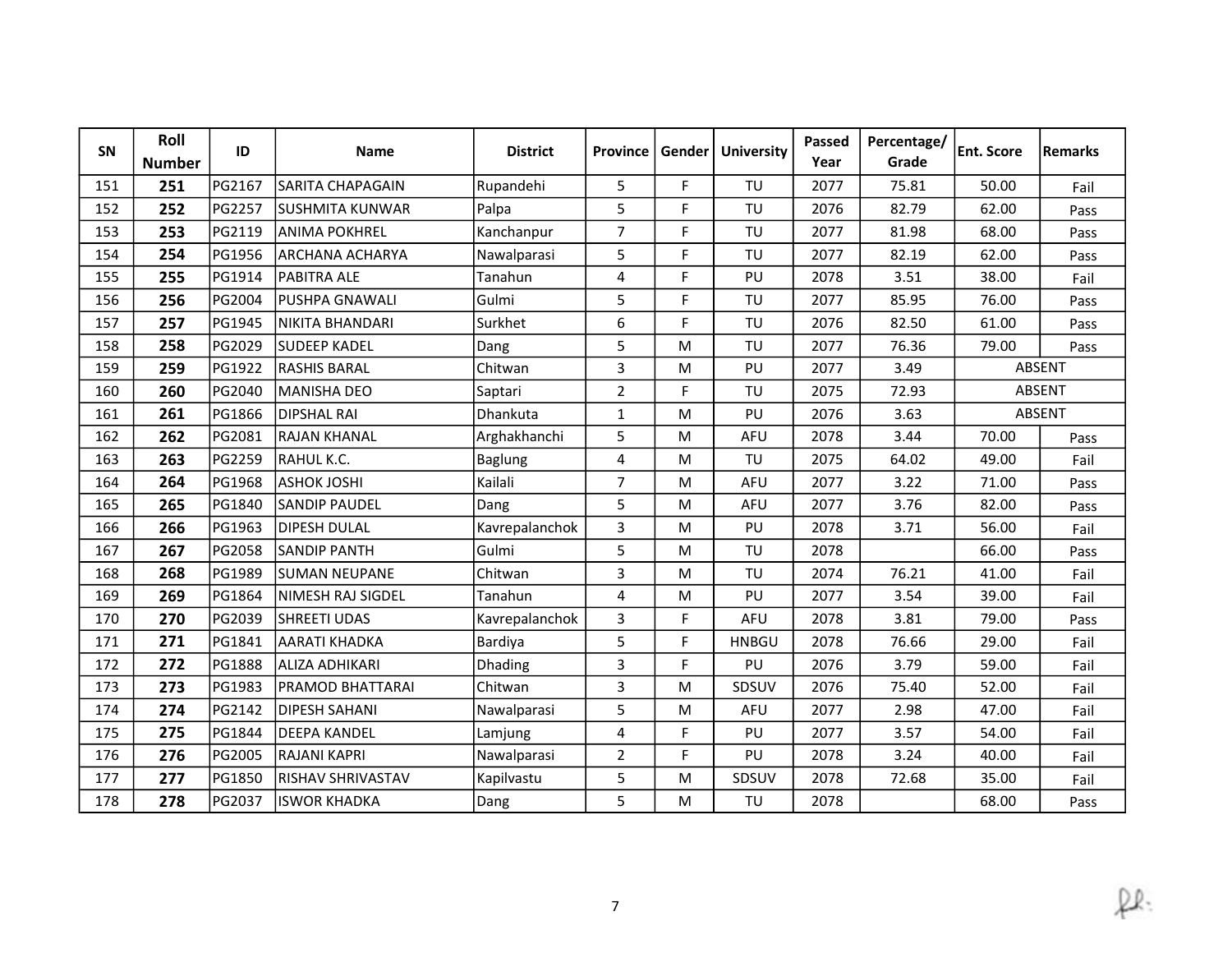| SN  | Roll<br><b>Number</b> | ID     | <b>Name</b>                 | <b>District</b> | <b>Province</b> | Gender | <b>University</b> | Passed<br>Year | Percentage/<br>Grade | <b>Ent. Score</b> | Remarks |
|-----|-----------------------|--------|-----------------------------|-----------------|-----------------|--------|-------------------|----------------|----------------------|-------------------|---------|
| 179 | 279                   | PG1913 | <b>NIRMAL BHUSHAL</b>       | Banke           | 5               | M      | AFU               | 2077           | 3.60                 | 63.00             | Pass    |
| 180 | 280                   | PG2068 | <b>AKRITI SHARMA</b>        | Rupandehi       | 5               | F      | TU                | 2078           |                      | 50.00             | Fail    |
| 181 | 281                   | PG2202 | NRISHA PARAJULI             | Rupandehi       | 5               | F      | TU                | 2078           |                      | 59.00             | Fail    |
| 182 | 282                   | PG1902 | <b>SHALIN SUBEDI</b>        | Parbat          | 4               | F      | PU                | 2078           | 3.53                 | 36.00             | Fail    |
| 183 | 283                   | PG2185 | YAM PRASAD GURUNG           | Chitwan         | 3               | M      | TU                | 2077           | 74.36                | 59.00             | Fail    |
| 184 | 284                   | PG2071 | <b>ISIDDHANTA SHRESTHA</b>  | Chitwan         | 3               | M      | TU                | 2078           |                      | 53.00             | Fail    |
| 185 | 285                   | PG2159 | DARSHANA KHANAL             | Palpa           | 5               | F      | TU                | 2078           |                      | 50.00             | Fail    |
| 186 | 286                   | PG2136 | POOJA GURUNG                | Kaski           | 4               | F.     | TU                | 2078           |                      | 80.00             | Pass    |
| 187 | 287                   | PG2224 | <b>TIMOTHY BHANDARI</b>     | Banke           | 5               | M      | <b>HNBGU</b>      | 2077           | 80.93                | 55.00             | Fail    |
| 188 | 288                   | PG2052 | <b>SAKSHAM SHRESTHA</b>     | Chitwan         | 3               | M      | AFU               | 2078           | 3.33                 | 63.00             | Pass    |
| 189 | 289                   | PG1872 | LAXMI KUMARI SAUD           | Dadeldhura      | $\overline{7}$  | F      | PU                | 2076           | 3.37                 | 53.00             | Fail    |
| 190 | 290                   | PG2061 | <b>ISABIN KHATIWADA</b>     | Sunsari         | $\mathbf{1}$    | M      | AFU               | 2078           | 3.68                 | 94.00             | Pass    |
| 191 | 291                   | PG1928 | <b>SUSHMITA KHANAL</b>      | Chitwan         | 3               | F      | PU                | 2077           | 3.64                 | 42.00             | Fail    |
| 192 | 292                   | PG2094 | <b>SHILPA DEVKOTA</b>       | Nawalparasi     | 4               | F      | TU                | 2078           |                      | 75.00             | Pass    |
| 193 | 293                   | PG1882 | İMONIMA YONJAN              | Ramechhap       | 3               | F.     | PU                | 2077           | 3.49                 | 50.00             | Fail    |
| 194 | 294                   | PG2244 | <b>PRACHI BISTA</b>         | Darchula        | $\overline{7}$  | F.     | TU                | 2078           | 75.42                | 49.00             | Fail    |
| 195 | 295                   | PG1894 | IRAMESHWOR PAUDEL           | Pyuthan         | 5               | M      | PU                | 2077           | 3.46                 | 47.00             | Fail    |
| 196 | 296                   | PG2176 | <b>ANKIT SUBEDI</b>         | Dang            | 5               | M      | TU                | 2078           |                      | 56.00             | Fail    |
| 197 | 297                   | PG1814 | <b>DEEGYA RANA</b>          | Syangja         | 4               | F.     | PU                | 2077           | 3.58                 | 44.00             | Fail    |
| 198 | 298                   | PG1843 | MADAN DEVKOTA               | Jumla           | 6               | M      | TU                | 2077           | 72.88                | 55.00             | Fail    |
| 199 | 299                   | PG2117 | İSUMAN ADHIKARI             | Doti            | $\overline{7}$  | M      | TU                | 2078           |                      | 57.00             | Fail    |
| 200 | 300                   | PG1893 | <b>AAKRITI SAPKOTA</b>      | Chitwan         | $\overline{3}$  | F.     | PU                | 2077           | 3.62                 | 49.00             | Fail    |
| 201 | 301                   | PG2114 | MUKESH PANERU               | Dadeldhura      | $\overline{7}$  | M      | TU                | 2078           |                      | 66.00             | Pass    |
| 202 | 302                   | PG1824 | <b>ARPAN KATWAL KSHETRI</b> | Sarlahi         | $\overline{2}$  | M      | TU                | 2077           | 67.71                | 53.00             | Fail    |
| 203 | 303                   | PG2046 | <b>KESHAB RAJ KAPADI</b>    | Dadeldhura      | $\overline{7}$  | M      | <b>AFU</b>        | 2078           | 3.36                 | 85.00             | Pass    |
| 204 | 304                   | PG2069 | <b>BIBEK GYAWALI</b>        | Gulmi           | 5               | M      | TU                | 2077           | 73.79                | 55.00             | Fail    |
| 205 | 305                   | PG1911 | ISAHIL OJHA                 | Ilam            | 1               | M      | PU                | 2078           | 3.85                 | 57.00             | Fail    |
| 206 | 306                   | PG2163 | KISHOR RAYAMAJHI            | Baglung         | 4               | M      | TU                | 2078           |                      | 71.00             | Pass    |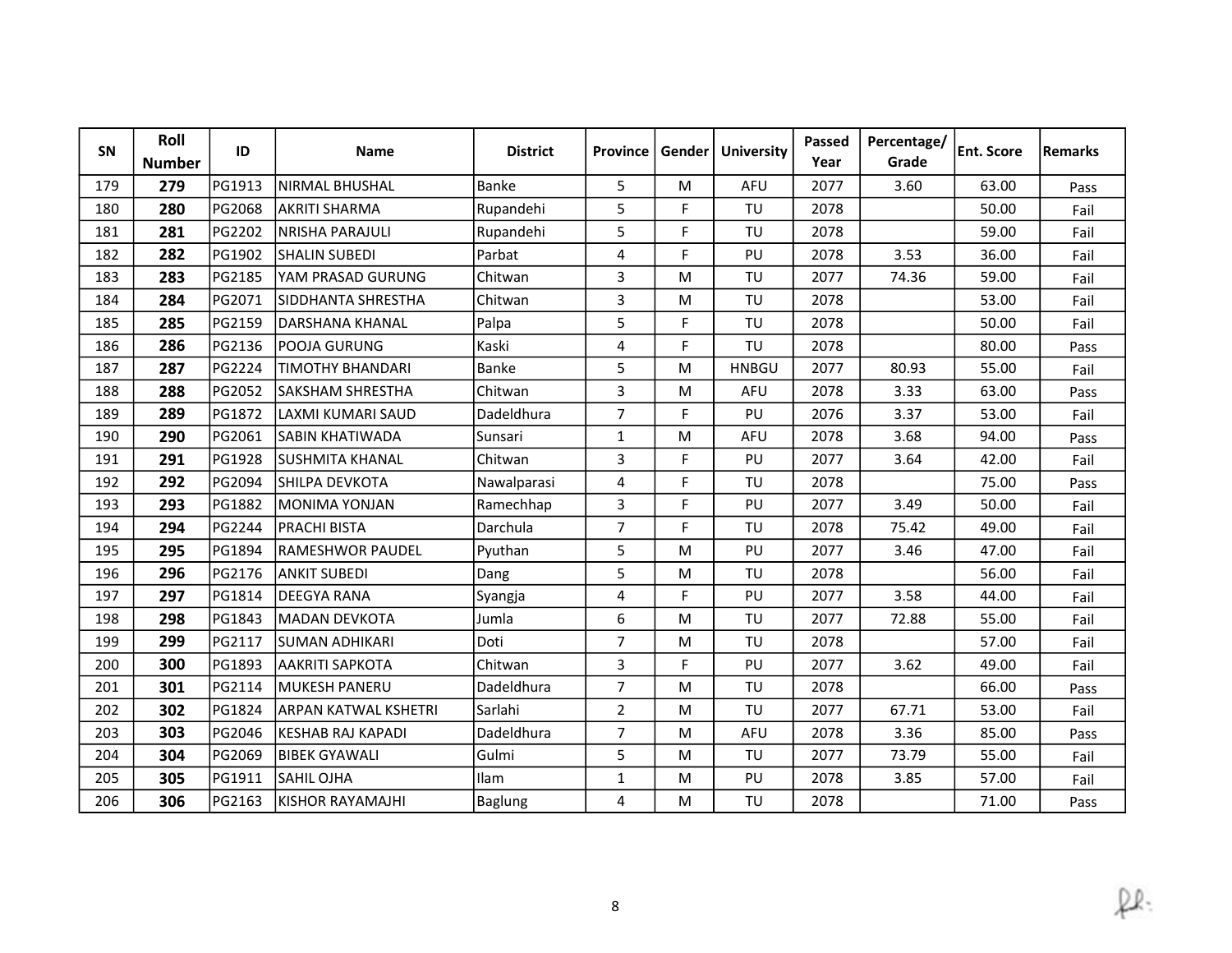| <b>SN</b> | Roll<br><b>Number</b> | ID     | <b>Name</b>              | <b>District</b> | <b>Province</b> | Gender l | <b>University</b> | Passed<br>Year | Percentage/<br>Grade | <b>Ent. Score</b> | <b>Remarks</b> |
|-----------|-----------------------|--------|--------------------------|-----------------|-----------------|----------|-------------------|----------------|----------------------|-------------------|----------------|
| 207       | 307                   | PG2105 | IKHUSHBOO UPADHYAY       | Tanahun         | 4               | F        | TU                | 2078           |                      | 69.00             | Pass           |
| 208       | 308                   | PG2024 | <b>DIPESH POKHREL</b>    | Panchthar       | $\mathbf{1}$    | M        | PU                | 2074           | 3.61                 | 60.00             | Pass           |
| 209       | 309                   | PG1830 | RITESH CHAURASIYA        | Parsa           | $\overline{2}$  | M        | PU I              | 2078           | 77.03                | 38.00             | Fail           |
| 210       | 310                   | PG2066 | IBIMALA POUDEL           | Nawalparasi     | 4               | F        | TU                | 2078           |                      | 70.00             | Pass           |
| 211       | 311                   | PG2091 | NISHA SUBEDI             | Chitwan         | 3               | F.       | <b>AFU</b>        | 2078           | 3.41                 | 73.00             | Pass           |
| 212       | 312                   | PG2221 | AANCHAL OJHA             | Lamjung         | 4               | F        | TU                | 2078           |                      | 70.00             | Pass           |
| 213       | 313                   | PG1883 | ANUJ KUMAR MANDAL        | Saptari         | $\overline{2}$  | M        | <b>AFU</b>        | 2077           | 2.84                 | 66.00             | Pass           |
| 214       | 314                   | PG2250 | <b>ISUSHMA SHARMA</b>    | Baglung         | 4               | F        | PU                | 2078           | 3.57                 | 39.00             | Fail           |
| 215       | 315                   | PG2137 | <b>ASHMA KARKI</b>       | Palpa           | 5               | F        | TU                | 2078           |                      | 70.00             | Pass           |
| 216       | 316                   | PG1969 | <b>SAMIKSHA PAUDEL</b>   | Chitwan         | 3               | F.       | <b>AFU</b>        | 2078           | 3.67                 | 82.00             | Pass           |
| 217       | 317                   | PG2187 | MADHABI SHARMA           | Nawalparasi     | 4               | F        | <b>AFU</b>        | 2078           | 3.75                 | 80.00             | Pass           |
| 218       | 318                   | PG2098 | <b>JAASTHA NEUPANE</b>   | Chitwan         | 3               | F.       | TU                | 2078           |                      | 51.00             | Fail           |
| 219       | 319                   | PG1845 | NIROJ KHADKA             | Lalitpur        | 3               | M        | PU                | 2077           | 3.62                 | 52.00             | Fail           |
| 220       | 320                   | PG2020 | <b>SABINA SAPKOTA</b>    | Kavrepalanchok  | 3               | F        | <b>AFU</b>        | 2078           | 3.66                 | 66.00             | Pass           |
| 221       | 321                   | PG1931 | ISAMBRIDDHI SUBEDI       | Rupandehi       | 5               | F        | TU                | 2076           | 76.14                | 60.00             | Pass           |
| 222       | 322                   | PG1907 | <b>ISANDESH SUBEDI</b>   | Pyuthan         | 5               | м        | AFU               | 2076           | 3.30                 | 73.00             | Pass           |
| 223       | 323                   | PG2112 | IBIBEK DABARGAINYA       | Dang            | 5               | M        | TU                | 2078           |                      | 58.00             | Fail           |
| 224       | 324                   | PG2000 | llokendra bahadur rokaya | Doti            | $\overline{7}$  | м        | AFU               | 2078           | 3.21                 | 74.00             | Pass           |
| 225       | 325                   | PG1959 | INA OLI                  | Banke           | 5               | F.       | <b>HNBGU</b>      | 2078           | 77.61                | 45.00             | Fail           |
| 226       | 326                   | PG2207 | <b>SABIN GHIMIRE</b>     | Lalitpur        | 3               | M        | AFU               | 2078           | 3.45                 | 72.00             | Pass           |
| 227       | 327                   | PG1874 | ISNEHA BHANDARI          | Tanahun         | 4               | F        | PU                | 2077           |                      | 43.00             | Fail           |
| 228       | 328                   | PG1955 | <b>AADARSH RIJAL</b>     | Chitwan         | 3               | M        | TU                | 2076           | 80.07                | 64.00             | Pass           |
| 229       | 329                   | PG2169 | POOJA THAPA              | Chitwan         | 3               | F.       | TU                | 2078           |                      | 75.00             | Pass           |
| 230       | 330                   | PG2011 | <b>AKASH GUPTA</b>       | Bara            | $\overline{2}$  | M        | AFU               | 2078           | 3.73                 | 71.00             | Pass           |
| 231       | 331                   | PG2247 | <b>SANJITA PAUDEL</b>    | Tanahun         | 4               | F.       | AFU               | 2078           | 3.10                 | 66.00             | Pass           |
| 232       | 332                   | PG2008 | <b>PRATIVA GAUTAM</b>    | Dang            | 5               | F.       | <b>HNBGU</b>      | 2078           | 76.29                | 41.00             | Fail           |
| 233       | 333                   | PG1929 | <b>IMUNA JAISHI</b>      | Kailali         | $\overline{7}$  | F        | <b>HNBGU</b>      | 2078           | 78.16                | 50.00             | Fail           |
| 234       | 334                   | PG2080 | <b>ASHOK SAH</b>         | Saptari         | $\overline{2}$  | M        | PU                | 2077           | 3.71                 | 57.00             | Fail           |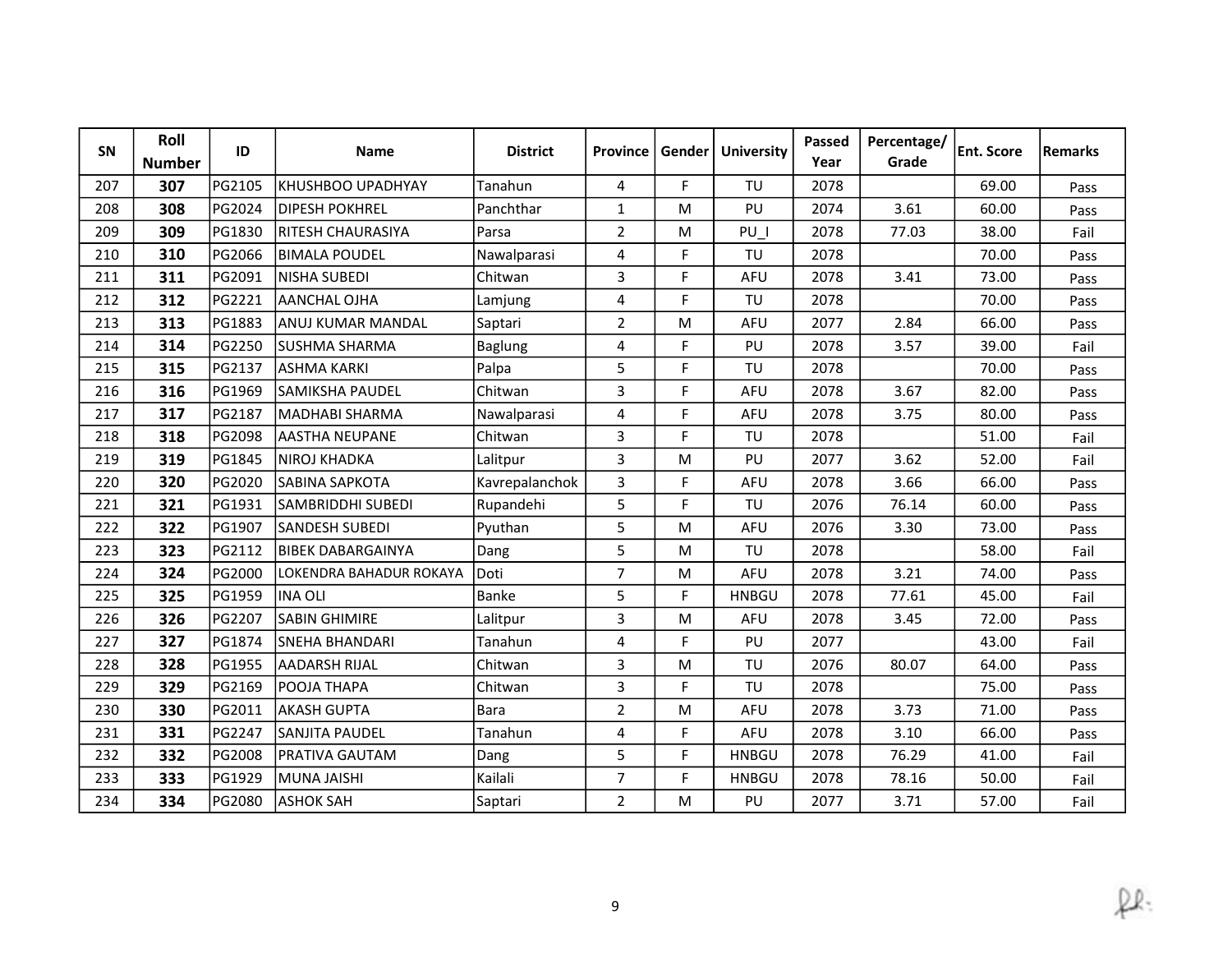| SN  | Roll<br><b>Number</b> | ID     | <b>Name</b>              | <b>District</b> | <b>Province</b> | Gender | <b>University</b> | Passed<br>Year | Percentage/<br>Grade | <b>Ent. Score</b> | <b>Remarks</b> |
|-----|-----------------------|--------|--------------------------|-----------------|-----------------|--------|-------------------|----------------|----------------------|-------------------|----------------|
| 235 | 335                   | PG1881 | SADIKSHYA KHANAL         | Chitwan         | 3               | F.     | <b>AFU</b>        | 2077           | 3.64                 | 71.00             | Pass           |
| 236 | 336                   | PG2145 | <b>SARTHAK GAIRE</b>     | Chitwan         | 3               | M      | PU                | 2078           |                      | 37.00             | Fail           |
| 237 | 337                   | PG1994 | SAWAN RAJBANSHI          | Morang          | $\mathbf{1}$    | M      | <b>AFU</b>        | 2078           | 3.27                 | 92.00             | Pass           |
| 238 | 338                   | PG2182 | lIMRAN AHAMAD KHAN       | Rupandehi       | 5               | M      | TU                | 2078           |                      | 37.00             | Fail           |
| 239 | 339                   | PG2209 | <b>RITIK POKHAREL</b>    | Nawalparasi     | 5               | M      | TU                | 2078           |                      | 63.00             | Pass           |
| 240 | 340                   | PG2101 | <b>BIBEK BUDHATHOKI</b>  | Rukum           | 5               | M      | <b>AFU</b>        | 2078           | 3.20                 | 71.00             | Pass           |
| 241 | 341                   | PG2184 | IDIWAS DEVKOTA           | Dang            | 5               | M      | TU                | 2078           |                      | 54.00             | Fail           |
| 242 | 342                   | PG1950 | JUNU ALE MAGAR           | Sindhuli        | 3               | F      | PU                | 2077           |                      | 51.00             | Fail           |
| 243 | 343                   | PG2204 | LAXMEE BHANDARI          | Darchula        | $\overline{7}$  | F      | TU                | 2077           | 76.45                | 59.00             | Fail           |
| 244 | 344                   | PG1927 | İCHOODAMANI BHANDARI     | Kanchanpur      | $\overline{7}$  | M      | PTU               | 2078           | 7.51                 | 49.00             | Fail           |
| 245 | 345                   | PG1803 | <b>TABIKA CHAUDHARY</b>  | Solukhumbu      | $\mathbf{1}$    | F      | PTU               | 2078           | 7.70                 | 35.00             | Fail           |
| 246 | 346                   | PG2073 | lain bahadur kathait     | Jumla           | 6               | M      | SDSUV             | 2077           |                      | 37.00             | Fail           |
| 247 | 347                   | PG2231 | <b>BISHAL POUDEL</b>     | Kaski           | 4               | M      | TU                | 2078           |                      | 78.00             | Pass           |
| 248 | 348                   | PG2256 | <b>SUCHANA DHAKAL</b>    | Gorkha          | 4               | F      | AFU               | 2078           | 2.70                 | 47.00             | Fail           |
| 249 | 349                   | PG2084 | MUNA SHRESTHA            | Gorkha          | 4               | F.     | AFU               | 2078           | 3.55                 | 76.00             | Pass           |
| 250 | 350                   | PG2042 | <b>SABINA GYAWALI</b>    | Rupandehi       | 5               | F      | <b>AFU</b>        | 2078           | 3.35                 | 59.00             | Fail           |
| 251 | 351                   | PG2189 | AKANSHYA OLI             | Banke           | 5               | F.     | <b>HNBGU</b>      | 2078           | 76.40                | 46.00             | Fail           |
| 252 | 352                   | PG1792 | <b>LAXMI PANDEY</b>      | Kailali         | $\overline{7}$  | F.     | TU                | 2077           | 75.79                | 50.00             | Fail           |
| 253 | 353                   | PG1996 | IBANDANA THAPALIYA       | Chitwan         | 3               | F      | <b>AFU</b>        | 2078           | 3.59                 | 82.00             | Pass           |
| 254 | 354                   | PG2051 | <b>ISANDESH ADHIKARI</b> | Parbat          | 4               | M      | AFU               | 2078           | 3.24                 | 58.00             | Fail           |
| 255 | 355                   | PG2045 | <b>SHRISTI TIWARI</b>    | Chitwan         | 3               | F      | <b>AFU</b>        | 2078           | 3.64                 | 78.00             | Pass           |
| 256 | 356                   | PG1851 | PRIYANKA BHANDARI        | Chitwan         | $\mathbf{3}$    | F      | TU                | 2078           |                      | 70.00             | Pass           |
| 257 | 357                   | PG1915 | <b>SABINA BC</b>         | Rupandehi       | 5               | F      | <b>AFU</b>        | 2077           | 3.72                 | 56.00             | Fail           |
| 258 | 358                   | PG1848 | JHARANA BHANDARI         | Syangja         | 4               | F.     | <b>HNBGU</b>      | 2078           | 79.79                | 62.00             | Pass           |
| 259 | 359                   | PG1880 | RAJESH ADHIKARI          | Chitwan         | 3               | M      | <b>AFU</b>        | 2077           | 3.19                 | 72.00             | Pass           |
| 260 | 360                   | PG2016 | SANJIB CHAUDHARY         | Siraha          | $\overline{2}$  | M      | PU                | 2077           | 3.64                 | 54.00             | Fail           |
| 261 | 361                   | PG1816 | BIDHAN TIWARI UPADHYAYA  | Gorkha          | 4               | M      | TU                | 2077           | 76.24                | 57.00             | Fail           |
| 262 | 362                   | PG1886 | SAPANA CHAUDHARY         | Kailali         | $\overline{7}$  | F      | PU                | 2076           | 3.72                 | 50.00             | Fail           |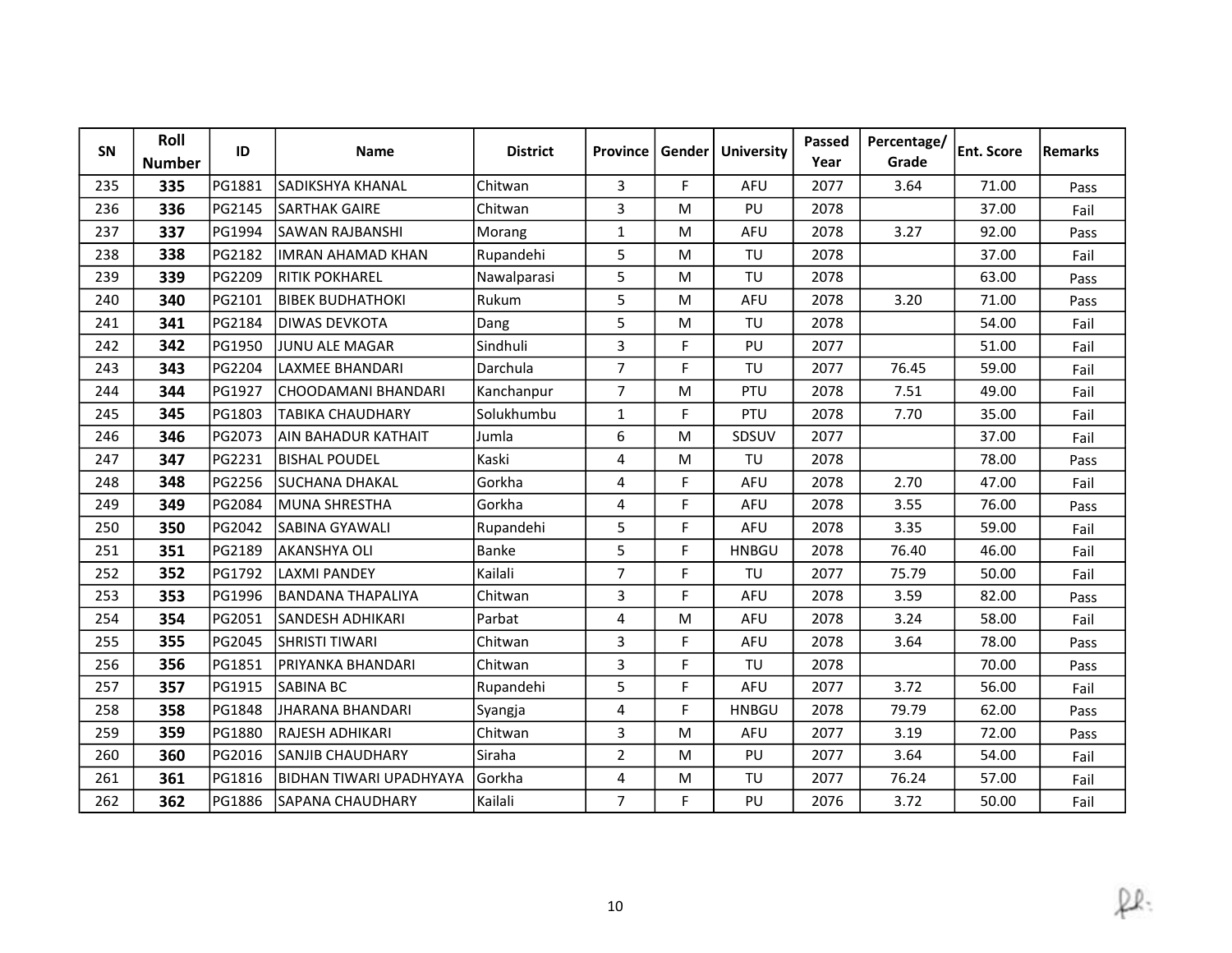| <b>SN</b> | Roll<br><b>Number</b> | ID            | <b>Name</b>                 | <b>District</b> | <b>Province</b> | Gender l | <b>University</b> | Passed<br>Year | Percentage/<br>Grade | <b>Ent. Score</b> | <b>Remarks</b> |
|-----------|-----------------------|---------------|-----------------------------|-----------------|-----------------|----------|-------------------|----------------|----------------------|-------------------|----------------|
| 263       | 363                   | PG1875        | <b>SINDHU CHAUDHARY</b>     | Kapilvastu      | 5               | F        | PU                | 2077           | 3.28                 | 40.00             | Fail           |
| 264       | 364                   | PG2261        | <b>SURAJ CHALISE</b>        | Nawalparasi     | 4               | M        | TU                | 2076           | 68.45                | 36.00             | Fail           |
| 265       | 365                   | PG2140        | SANTOSH RAJ POKHAREL        | Parbat          | 4               | M        | TU                | 2077           | 78.42                | 71.00             | Pass           |
| 266       | 366                   | PG2210        | <b>GOPI CHATAUT</b>         | Kailali         | $\overline{7}$  | M        | TU                | 2078           |                      | 62.00             | Pass           |
| 267       | 367                   | PG2262        | İSUJAN KHADKA               | Sunsari         | $\mathbf{1}$    | M        | TU                | 2076           | 73.55                | 64.00             | Pass           |
| 268       | 368                   | PG1855        | CHIRANJIVI RAJ SHARMA       | Achham          | $\overline{7}$  | M        | TU                | 2077           | 76.07                | 65.00             | Pass           |
| 269       | 369                   | PG2090        | SABINA ARYAL                | Nawalparasi     | $\overline{4}$  | F        | TU                | 2078           |                      | 63.00             | Pass           |
| 270       | 370                   | PG2188        | BHASKAR SINGH THAKURI       | Bardiya         | 5               | M        | <b>AFU</b>        | 2078           | 3.04                 | 60.00             | Pass           |
| 271       | 371                   | PG1789        | AAYUSHMA BUDHA CHHETRI      | Surkhet         | 6               | F        | PU I              | 2078           | 79.67                | 40.00             | Fail           |
| 272       | 372                   | PG2002        | LAXMAN CHAUDHARY            | Dang            | 5               | M        | <b>AFU</b>        | 2078           | 3.61                 | 79.00             | Pass           |
| 273       | 373                   | PG2162        | <b>AMISHA RIMAL</b>         | Sankhuwasabha   | $\mathbf{1}$    | F        | TU                | 2078           |                      | 69.00             | Pass           |
| 274       | 374                   | PG1973        | IBINOD THAPA                | Nawalparasi     | 5               | M        | TU                | 2076           | 77.19                | 62.00             | Pass           |
| 275       | 375                   | PG1999        | PRAGYA ADHIKARI             | Rupandehi       | 5               | F        | AFU               | 2076           | 3.43                 | 53.00             | Fail           |
| 276       | 376                   | PG2083        | MAHESH ITANI                | Dhading         | 3               | м        | TU                | 2078           |                      | 65.00             | Pass           |
| 277       | 377                   | PG1800        | lpooja Ghimire              | Kapilvastu      | 5               | F        | PU                | 2077           | 3.58                 | 55.00             | Fail           |
| 278       | 378                   | PG2208        | ISHISHTACHAR JOSHI          | Kaski           | 4               | м        | TU                | 2078           |                      | 61.00             | Pass           |
| 279       | 379                   | PG1877        | RAKSHYA BHANDARI            | Makwanpur       | 3               | F        | TU                | 2077           | 78.67                | 56.00             | Fail           |
| 280       | 380                   | PG2177        | <b>SUMAN BIMALI</b>         | Jhapa           | $\mathbf{1}$    | M        | <b>AFU</b>        | 2078           |                      | 51.00             | Fail           |
| 281       | 381                   | PG1905        | <b>SULAV RIJAL</b>          | Pyuthan         | 5               | M        | PU                | 2074           | 3.22                 | 49.00             | Fail           |
| 282       | 382                   | PG2133        | <b>SUDIP SUBEDI</b>         | Parbat          | 4               | M        | AFU               | 2078           | 2.89                 | 45.00             | Fail           |
| 283       | 383                   | PG2238        | KARISHMA SUBEDI             | Nawalparasi     | 4               | F        | AFU               | 2078           | 3.58                 | 73.00             | Pass           |
| 284       | 384                   | PG2022        | <b>BASANTA RAJ SHRESTHA</b> | Dhankuta        | $\mathbf{1}$    | M        | TU                | 2076           | 76.95                | 62.00             | Pass           |
| 285       | 385                   | <b>PG1954</b> | IROBIN BUDHATHOKI           | Jhapa           | $\mathbf{1}$    | M        | PU                | 2075           | 2.99                 |                   | <b>ABSENT</b>  |
| 286       | 386                   | PG2236        | <b>BIKASH DAHAL</b>         | Morang          | $\mathbf{1}$    | M        | TU                | 2078           |                      | 61.00             | Pass           |
| 287       | 387                   | PG1897        | <b>SAURAV ARYAL</b>         | Kapilvastu      | 5               | M        | <b>HNBGU</b>      | 2078           | 74.88                | 51.00             | Fail           |
| 288       | 388                   | PG2138        | <b>SMRITI POUDEL</b>        | Baglung         | 4               | F.       | AFU               | 2078           | 3.71                 | 63.00             | Pass           |
| 289       | 389                   | PG1842        | <b>JIBACHH YADAV</b>        | Siraha          | $\overline{2}$  | M        | PU                | 2078           | 3.65                 | 68.00             | Pass           |
| 290       | 390                   | PG1833        | <b>BALKRISHNA BHATTRAI</b>  | Surkhet         | 6               | M        | PTU               | 2077           | 7.69                 |                   | ABSENT         |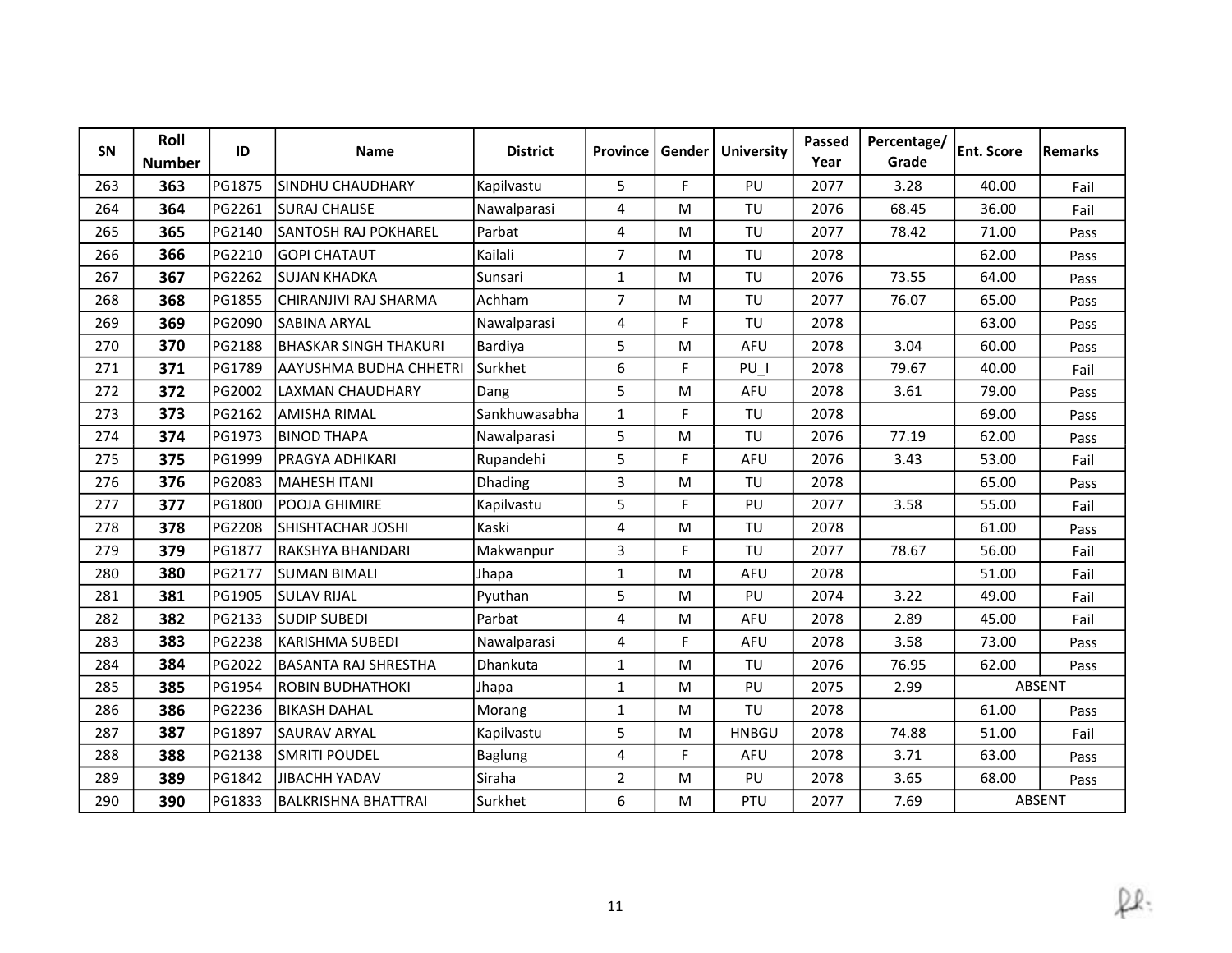| SN  | Roll<br><b>Number</b> | ID     | <b>Name</b>             | <b>District</b> | Province       | Gender | <b>University</b> | Passed<br>Year | Percentage/<br>Grade | <b>Ent. Score</b> | <b>Remarks</b> |
|-----|-----------------------|--------|-------------------------|-----------------|----------------|--------|-------------------|----------------|----------------------|-------------------|----------------|
| 291 | 391                   | PG2021 | HIMAL ADHIKARI          | Parbat          | 4              | M      | AFU               | 2078           | 3.64                 | 77.00             | Pass           |
| 292 | 392                   | PG1827 | SHRIDHIKA DAHAL         | Morang          | $\mathbf{1}$   | F      | PU                | 2077           | 3.82                 | 65.00             | Pass           |
| 293 | 393                   | PG1810 | PRAJJWAL BHATTRAI       | Mahottari       | $\overline{2}$ | M      | SDSUV             | 2078           | 77.45                | 41.00             | Fail           |
| 294 | 394                   | PG2100 | SRISHA BISTA            | Darchula        | $\overline{7}$ | F      | AFU               | 2078           | 3.50                 | 73.00             | Pass           |
| 295 | 395                   | PG1806 | SANTOSH KUMAR KUSHWAHA  | Sarlahi         | $\overline{2}$ | M      | SDSUV             | 2078           | 79.52                | 72.00             | Pass           |
| 296 | 396                   | PG2044 | <b>GAURAV THAKUR</b>    | Mahottari       | $\overline{2}$ | M      | TU                | 2078           |                      | 65.00             | Pass           |
| 297 | 397                   | PG1898 | REKHA SHRESTHA          | Morang          | $\mathbf{1}$   | F      | <b>AFU</b>        | 2077           | 3.57                 | 73.00             | Pass           |
| 298 | 398                   | PG1962 | İBHUSHAN ADHIKARI       | Tanahun         | $\pmb{4}$      | M      | PU                | 2078           | 3.74                 | 54.00             | Fail           |
| 299 | 399                   | PG2175 | SATISH K.C.             | Nawalparasi     | 4              | M      | TU                | 2078           |                      | 69.00             | Pass           |
| 300 | 400                   | PG2157 | HARI KRISHNA JOSHI      | Lamjung         | 4              | M      | TU                | 2078           |                      | 70.00             | Pass           |
| 301 | 401                   | PG1885 | <b>SHRIJAN KAFLE</b>    | Rupandehi       | 5              | M      | TU                | 2076           | 76.71                | 61.00             | Pass           |
| 302 | 402                   | PG2130 | <b>LASHOK NATH YOGI</b> | Baitadi         | $\overline{7}$ | M      | TU                | 2078           |                      | 53.00             | Fail           |
| 303 | 403                   | PG2255 | <b>BIKASH PANDEY</b>    | Kalikot         | 6              | M      | TU                | 2077           | 72.31                | 53.00             | Fail           |
| 304 | 404                   | PG1946 | <b>ANJALI BIST</b>      | Baitadi         | $\overline{7}$ | F      | PTU               | 2078           | 8.39                 | 58.00             | Fail           |
| 305 | 405                   | PG2099 | İMANISH DHAMI           | Baitadi         | $\overline{7}$ | M      | TU                | 2078           |                      | 64.00             | Pass           |
| 306 | 406                   | PG1796 | NARENDRA BAHADUR CHAND  | Kanchanpur      | $\overline{7}$ | м      | TU                | 2077           | 82.12                | 71.00             | Pass           |
| 307 | 407                   | PG1990 | <b>SUDAN GAUTAM</b>     | Nawalparasi     | 4              | M      | AFU               | 2078           | 3.42                 | 67.00             | Pass           |
| 308 | 408                   | PG2062 | <b>ANJILA BEDARI</b>    | Jhapa           | $\mathbf{1}$   | F.     | TU                | 2076           |                      | 54.00             | Fail           |
| 309 | 409                   | PG2216 | PRABESH ACHARYA         | Nawalparasi     | 4              | M      | AFU               | 2078           | 3.16                 | 76.00             | Pass           |
| 310 | 410                   | PG2107 | <b>DIVYA POUDEL</b>     | Chitwan         | 3              | F.     | AFU               | 2077           | 3.34                 | 56.00             | Fail           |
| 311 | 411                   | PG2132 | lPAWAN KHAREL           | Chitwan         | 3              | M      | TU                | 2078           |                      | 50.00             | Fail           |
| 312 | 412                   | PG2065 | <b>DINESH PAUDEL</b>    | Baglung         | 4              | M      | AFU               | 2078           | 3.59                 | 87.00             | Pass           |
| 313 | 413                   | PG2263 | <b>SRIJANA ARYAL</b>    | Syangja         | 4              | F      | TU                | 2078           |                      | 45.00             | Fail           |
| 314 | 414                   | PG1918 | <b>SAUGAT SHRESTHA</b>  | Lamjung         | 4              | M      | PU                | 2078           |                      | 47.00             | Fail           |
| 315 | 415                   | PG2201 | <b>BIJAN SAPKOTA</b>    | Kaski           | 4              | M      | TU                | 2076           | 69.50                | 53.00             | Fail           |
| 316 | 416                   | PG1977 | NARAYAN KANDEL          | Chitwan         | 3              | M      | TU                | 2072           | 77.00                | 71.00             | Pass           |
| 317 | 417                   | PG1863 | KUNDAN YADAV            | Bara            | $\overline{2}$ | M      | <b>HNBGU</b>      | 2077           | 84.56                | 59.00             | Fail           |
| 318 | 418                   | PG1970 | <b>RAMESH JAISHI</b>    | Achham          | $\overline{7}$ | M      | <b>HNBGU</b>      | 2078           | 79.95                | 64.00             | Pass           |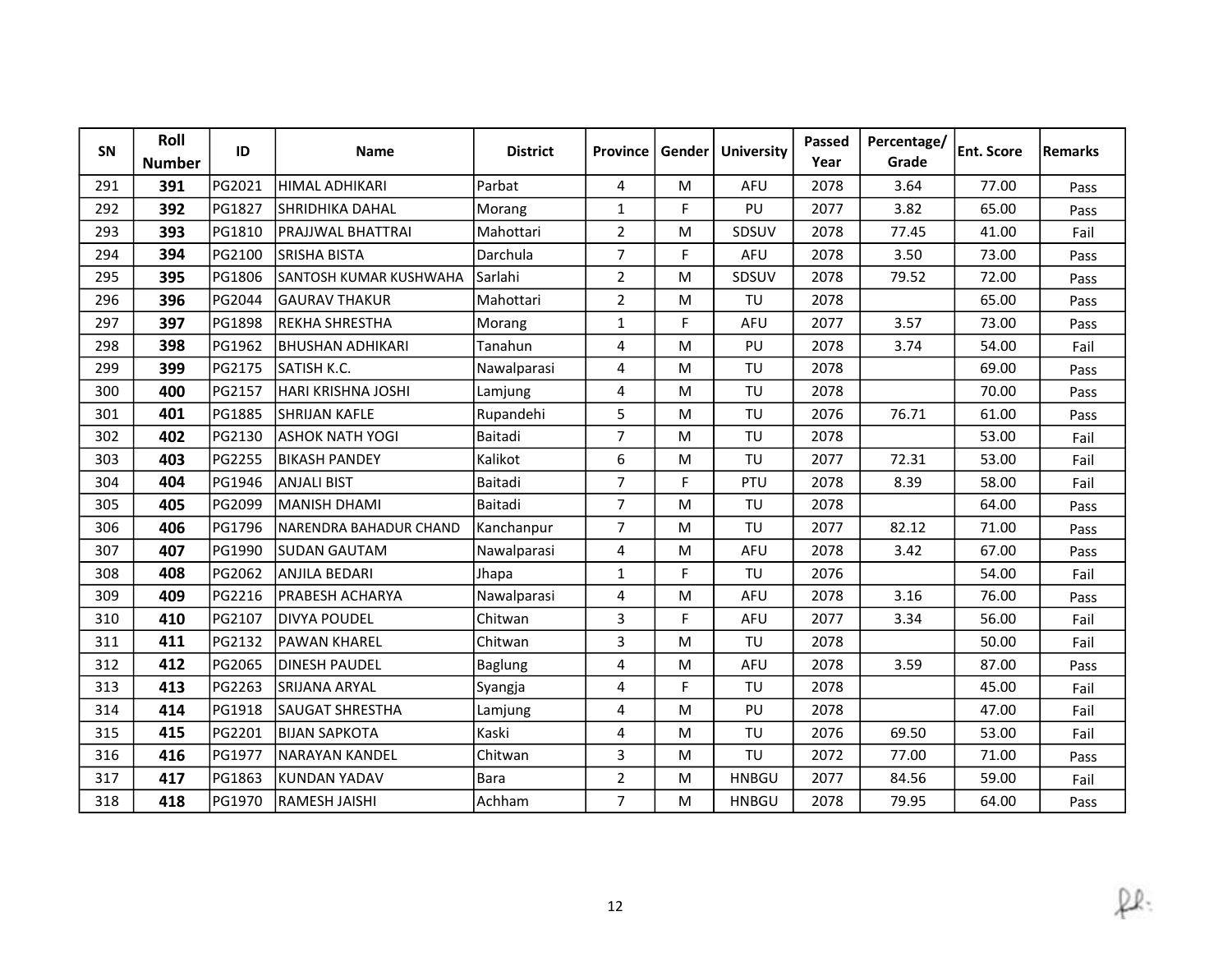| SN  | Roll<br><b>Number</b> | ID     | <b>Name</b>               | <b>District</b> | <b>Province</b> | Gender | <b>University</b> | Passed<br>Year | Percentage/<br>Grade | <b>Ent. Score</b> | Remarks |
|-----|-----------------------|--------|---------------------------|-----------------|-----------------|--------|-------------------|----------------|----------------------|-------------------|---------|
| 319 | 419                   | PG2074 | <b>SINCHAN BOHARA</b>     | Achham          | $\overline{7}$  | F      | TU                | 2078           |                      | 57.00             | Fail    |
| 320 | 420                   | PG2123 | SHAMBHU THAPA             | Chitwan         | 3               | M      | TU                | 2078           |                      | 76.00             | Pass    |
| 321 | 421                   | PG1942 | KRITIM SHRESTHA           | Dang            | 5               | M      | <b>AFU</b>        | 2078           | 3.66                 | 85.00             | Pass    |
| 322 | 422                   | PG2108 | THAKUR PRASAD KHANAL      | Gulmi           | 5               | M      | <b>HNBGU</b>      | 2078           |                      | 51.00             | Fail    |
| 323 | 423                   | PG2050 | DIKSHYA SUBEDI            | Nawalparasi     | 4               | F      | AFU               | 2078           | 3.62                 | 70.00             | Pass    |
| 324 | 424                   | PG1813 | <b>AARATI D.C</b>         | Dang            | 5               | F.     | PU                | 2077           | 3.68                 | 49.00             | Fail    |
| 325 | 425                   | PG1870 | <b>SANDIP THAPA</b>       | Dang            | 5               | M      | <b>HNBGU</b>      | 2078           | 75.79                | 81.00             | Pass    |
| 326 | 426                   | PG2215 | KABITA KHANAL             | Rupandehi       | 5               | F      | TU                | 2078           |                      | 62.00             | Pass    |
| 327 | 427                   | PG2153 | SURAJ G.C.                | Banke           | 5               | M      | TU                | 2078           |                      | 53.00             | Fail    |
| 328 | 428                   | PG2254 | <b>TILAK KATEL</b>        | Makwanpur       | 3               | M      | AFU               | 2077           | 2.56                 | 65.00             | Pass    |
| 329 | 429                   | PG2179 | <b>BAMDEV REGMI</b>       | Gulmi           | 5               | M      | <b>AFU</b>        | 2077           | 3.31                 | 63.00             | Pass    |
| 330 | 430                   | PG2047 | laabishkar rijal          | Chitwan         | 3               | M      | PU                | 2077           | 3.75                 | 61.00             | Pass    |
| 331 | 431                   | PG2106 | KUNDAN ADHIKARI           | Kailali         | $\overline{7}$  | F      | TU                | 2078           |                      | 73.00             | Pass    |
| 332 | 432                   | PG2222 | <b>BASANTA RAI</b>        | Bhojpur         | $\mathbf{1}$    | M      | TU                | 2077           | 75.43                | 65.00             | Pass    |
| 333 | 433                   | PG1900 | lswostika dhungana        | Chitwan         | 3               | F.     | PU                | 2077           | 3.43                 | 36.00             | Fail    |
| 334 | 434                   | PG2055 | LAXMI POKHREL             | Dang            | 5               | F.     | TU                | 2078           |                      | 54.00             | Fail    |
| 335 | 435                   | PG2110 | SAUGAT JUNG THAPA         | Gorkha          | 4               | M      | TU                | 2076           | 76.19                | 46.00             | Fail    |
| 336 | 436                   | PG2193 | <b>DIPESH KHADKA</b>      | Rautahat        | $\overline{2}$  | M      | TU                | 2078           |                      | 79.00             | Pass    |
| 337 | 437                   | PG1957 | <b>TRIBUWAN BHATT</b>     | Baitadi         | $\overline{7}$  | M      | <b>HNBGU</b>      | 2076           | 78.09                | 47.00             | Fail    |
| 338 | 438                   | PG2082 | MANSHI JAISWAL            | Rupandehi       | 5               | F.     | <b>AFU</b>        | 2077           | 3.68                 | 68.00             | Pass    |
| 339 | 439                   | PG2196 | <b>DASHRATH SAUD</b>      | Kanchanpur      | $\overline{7}$  | M      | TU                | 2078           |                      | 47.00             | Fail    |
| 340 | 440                   | PG2013 | <b>ASMITA MAHATO</b>      | Nawalparasi     | $\overline{4}$  | F      | AFU               | 2078           | 3.57                 | 61.00             | Pass    |
| 341 | 441                   | PG1998 | <b>BISHESH KHANAL</b>     | Kapilvastu      | 5               | M      | PU                | 2077           | 3.33                 | 40.00             | Fail    |
| 342 | 442                   | PG2240 | NITYANAND GAURO THARU     | Parsa           | $\overline{2}$  | M      | <b>DBU</b>        | 2077           | 80.19                | 39.00             | Fail    |
| 343 | 443                   | PG2109 | <b>SUMAN POUDEL</b>       | Chitwan         | 3               | M      | TU                | 2078           | 76.36                | 64.00             | Pass    |
| 344 | 444                   | PG2218 | <b>BRINDA SHARMA</b>      | Nawalparasi     | 5               | F.     | TU                | 2078           |                      | 76.00             | Pass    |
| 345 | 445                   | PG1795 | lsameer koirala           | Chitwan         | 3               | M      | TU                | 2077           | 72.57                | 58.00             | Fail    |
| 346 | 446                   | PG1867 | <b>BIBECHANA ANGDEMBE</b> | Panchthar       | $\mathbf{1}$    | F      | PU                | 2076           | 3.36                 | 35.00             | Fail    |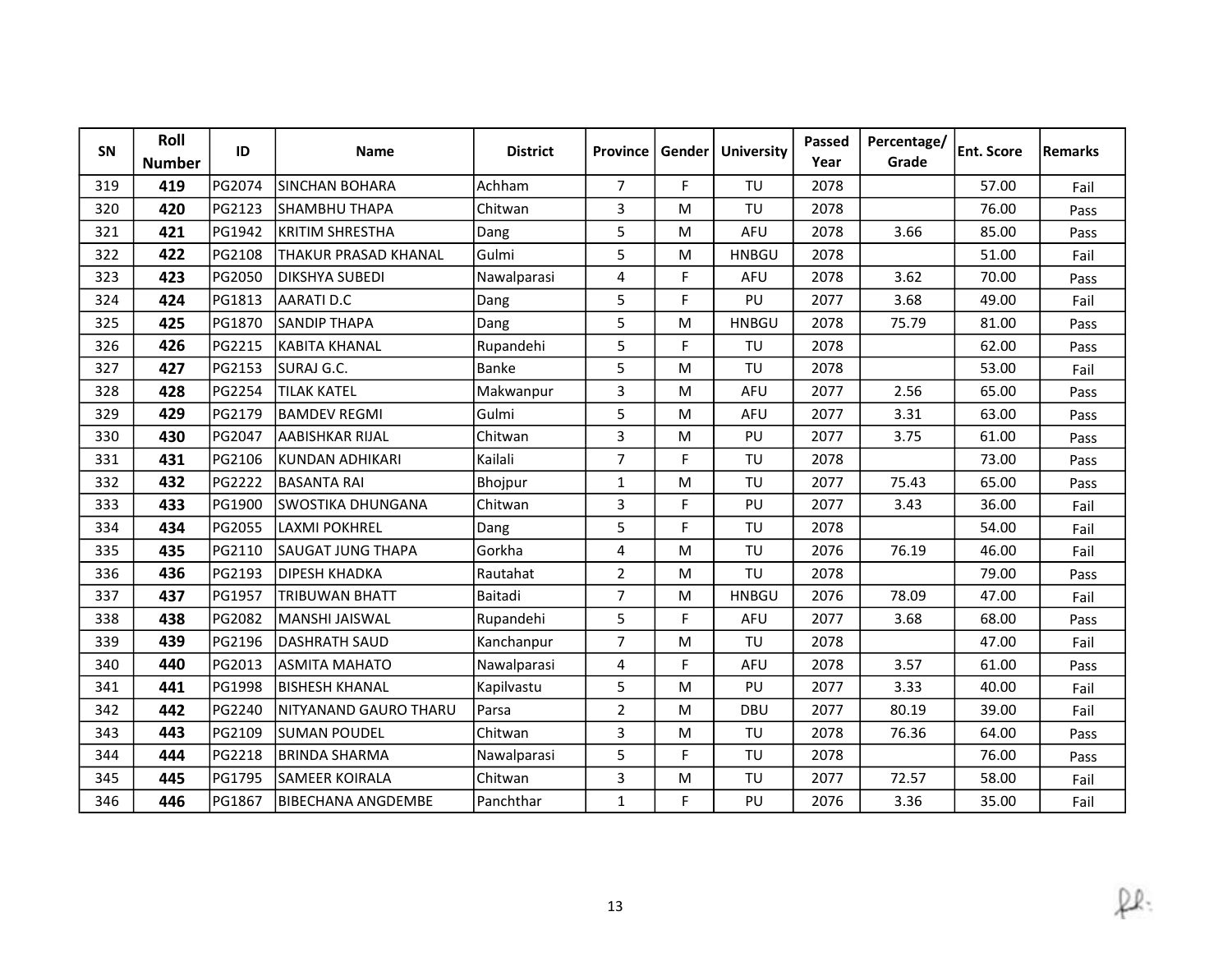| SN  | Roll<br><b>Number</b> | ID            | <b>Name</b>              | <b>District</b> | <b>Province</b> | Gender | <b>University</b> | Passed<br>Year | Percentage/<br>Grade | <b>Ent. Score</b> | Remarks |
|-----|-----------------------|---------------|--------------------------|-----------------|-----------------|--------|-------------------|----------------|----------------------|-------------------|---------|
| 347 | 447                   | PG2023        | SABINA DEVKOTA           | Gorkha          | 4               | F      | TU                | 2078           |                      | 69.00             | Pass    |
| 348 | 448                   | PG1993        | <b>PRADEEP BHATTARAI</b> | Syangja         | $\overline{4}$  | M      | TU                | 2077           | 74.31                | 61.00             | Pass    |
| 349 | 449                   | PG2078        | BIRENDRA BAHADUR SINGH   | Bajhang         | $\overline{7}$  | M      | TU                | 2078           |                      | 62.00             | Pass    |
| 350 | 450                   | PG2102        | AAYUSHMA SUBEDI          | Chitwan         | 3               | F.     | <b>AFU</b>        | 2078           | 3.43                 | 69.00             | Pass    |
| 351 | 451                   | PG2205        | KAMAL JOSHI              | Kanchanpur      | $\overline{7}$  | M      | TU                | 2078           |                      | 68.00             | Pass    |
| 352 | 452                   | PG1790        | <b>SUMAN BOHARA</b>      | Palpa           | 5               | M      | TU                | 2073           | 82.55                |                   | ABSENT  |
| 353 | 453                   | PG2155        | JAYANDRA K.C             | Dang            | 5               | M      | TU                | 2078           |                      | 72.00             | Pass    |
| 354 | 454                   | PG2057        | <b>DEEPA BHATT</b>       | Kanchanpur      | $\overline{7}$  | F.     | TU                | 2078           |                      | 64.00             | Pass    |
| 355 | 455                   | PG2092        | PRITI CHAUDHARY          | Mahottari       | $\overline{2}$  | F.     | <b>AFU</b>        | 2077           | 2.82                 | 71.00             | Pass    |
| 356 | 456                   | PG1965        | LOKMANI JOSHI            | Darchula        | $\overline{7}$  | M      | PU                | 2078           | 3.54                 | 55.00             | Fail    |
| 357 | 457                   | <b>PG2087</b> | PRADEEP BHANDARI         | Rupandehi       | 5               | M      | TU                | 2078           |                      | 62.00             | Pass    |
| 358 | 458                   | PG2164        | <b>SHIVA NEUPANE</b>     | Syangja         | 4               | м      | TU                | 2078           |                      | 78.00             | Pass    |
| 359 | 459                   | PG1865        | <b>ISUNITA LOHANI</b>    | Syangja         | 4               | F.     | PU                | 2077           | 3.48                 | 41.00             | Fail    |
| 360 | 460                   | PG2165        | IARCHANA CHAND           | Kailali         | $\overline{7}$  | F      | TU                | 2078           |                      | 69.00             | Pass    |
| 361 | 461                   | PG1832        | ISUDIP NEUPANE           | Gorkha          | 4               | M      | AFU               | 2075           | 3.92                 | 79.00             | Pass    |
| 362 | 462                   | PG1876        | <b>SAURABHA KOIRALA</b>  | Chitwan         | 3               | M      | TU                | 2076           | 77.67                | 55.00             | Fail    |
| 363 | 463                   | PG2129        | <b>UVRAJ KAFLE</b>       | Kaski           | 4               | M      | TU                | 2078           |                      | 71.00             | Pass    |
| 364 | 464                   | PG1991        | NABIN POUDEL             | Rupandehi       | 5               | M      | <b>AFU</b>        | 2078           | 2.96                 | 59.00             | Fail    |
| 365 | 465                   | PG1891        | IPRABESH ACHARYA         | Dang            | 5               | M      | PU                | 2077           | 3.52                 | 49.00             | Fail    |
| 366 | 466                   | PG1815        | <b>AAKRITI SHRESTHA</b>  | Gorkha          | 4               | F      | PU                | 2077           | 3.76                 | 70.00             | Pass    |
| 367 | 467                   | PG1935        | <b>BANDANA SHRESTHA</b>  | Gorkha          | 4               | F      | PU                | 2078           | 3.81                 | 64.00             | Pass    |
| 368 | 468                   | PG2230        | SANDESH PARAJULI         | Rupandehi       | 5               | M      | <b>AFU</b>        | 2078           | 3.53                 | 69.00             | Pass    |
| 369 | 469                   | PG2064        | <b>IMIL UNUL</b>         | Morang          | $\mathbf{1}$    | F.     | AFU               | 2078           | 3.52                 | 79.00             | Pass    |
| 370 | 470                   | PG1839        | <b>SWODESH RIJAL</b>     | Nuwakot         | 3               | M      | AFU               | 2077           | 3.68                 | 68.00             | Pass    |
| 371 | 471                   | PG2018        | SAUGAT GAUTAM            | Dang            | 5               | M      | AFU               | 2078           | 3.30                 | 81.00             | Pass    |
| 372 | 472                   | PG1936        | <b>BIMAL BHATTA</b>      | Dadeldhura      | $\overline{7}$  | M      | TU                | 2077           | 76.19                | 58.00             | Fail    |
| 373 | 473                   | PG2178        | <b>SHRISTI GIRI</b>      | Nawalparasi     | 4               | F      | TU                | 2078           |                      | 63.00             | Pass    |
| 374 | 474                   | PG2161        | <b>SANTOSH THAPA</b>     | Tanahun         | 4               | M      | <b>CBSE</b>       | 2077           | 70.20                | 40.00             | Fail    |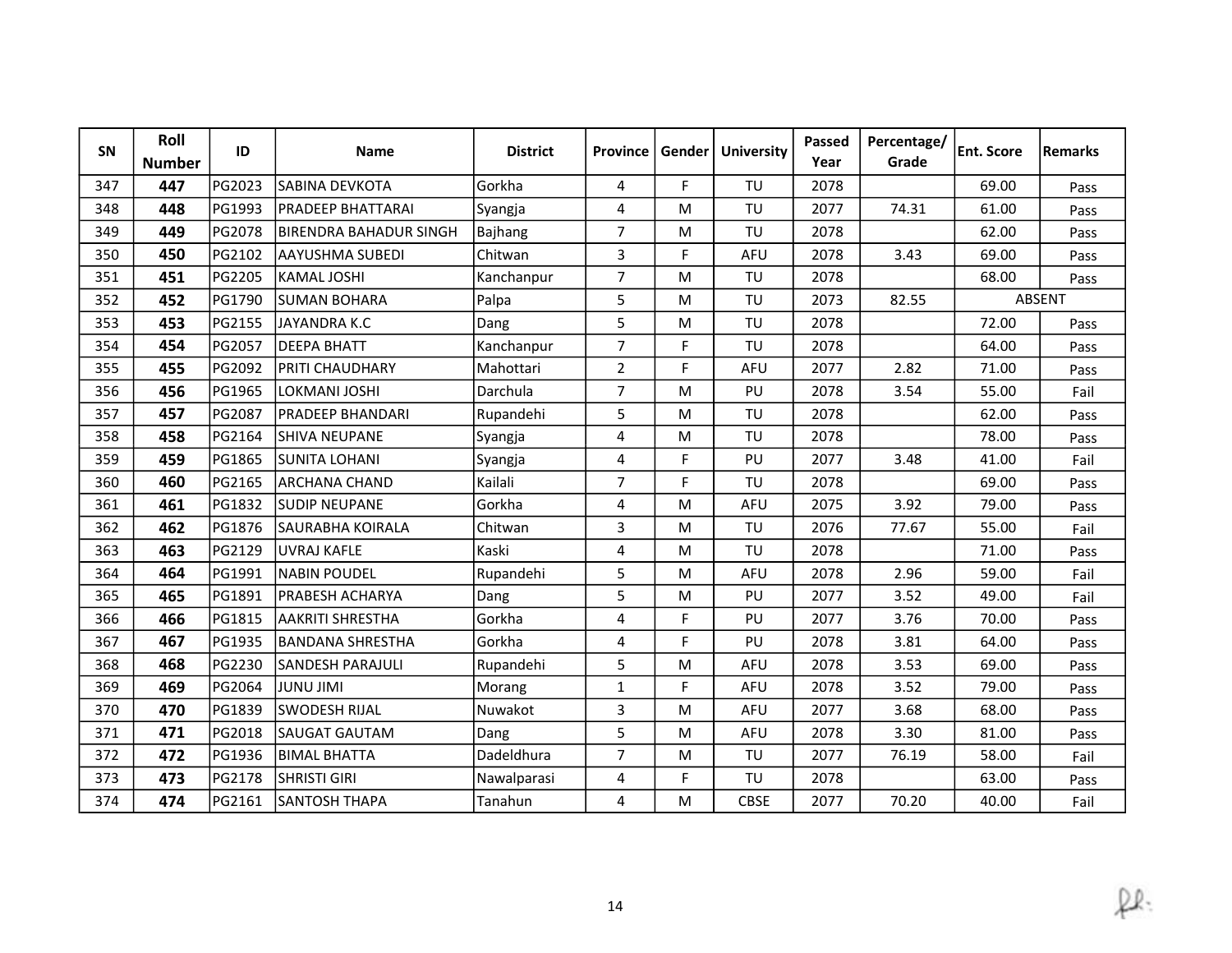| SN  | Roll<br><b>Number</b> | ID            | <b>Name</b>               | <b>District</b> | <b>Province</b> | Gender | <b>University</b> | Passed<br>Year | Percentage/<br>Grade | <b>Ent. Score</b> | Remarks  |
|-----|-----------------------|---------------|---------------------------|-----------------|-----------------|--------|-------------------|----------------|----------------------|-------------------|----------|
| 375 | 475                   | PG1793        | JAYAKARNA BUDHA           | Dolpa           | 6               | M      | <b>IKGPTU</b>     | 2077           | 8.75                 | 37.00             | Fail     |
| 376 | 476                   | PG1838        | NABIN KUMAR JOSHI         | Baitadi         | $\overline{7}$  | M      | TU                | 2077           | 71.05                | 50.00             | Fail     |
| 377 | 477                   | PG2001        | llalteshwar mehata        | Saptari         | $\overline{2}$  | M      | AFU               | 2078           | 3.68                 | 90.00             | Pass     |
| 378 | 478                   | PG2151        | <b>SUSHAN LAMICHHANE</b>  | Makwanpur       | 3               | M      | AFU               | 2078           | 3.61                 | 78.00             | Pass     |
| 379 | 479                   | PG2143        | DHANIRAJ KOHAR            | Nawalparasi     | 5               | M      | AFU               | 2078           | 3.35                 | 66.00             | Pass     |
| 380 | 480                   | PG1923        | IDIKSHYA CHAULAGAIN       | Sunsari         | $\mathbf{1}$    | F.     | PU                | 2077           | 3.73                 | 48.00             | Fail     |
| 381 | 481                   | PG1974        | PEMBA SHERPA              | Dhankuta        | $\mathbf{1}$    | M      | PU                | 2070           |                      | 42.00             | Fail     |
| 382 | 482                   | PG1822        | <b>SUNKALI BUDHATHOKI</b> | Humla           | 6               | F      | PTU               | 2077           |                      | 51.00             | Fail     |
| 383 | 483                   | PG2249        | lRASHANA NEUPANE          | Lamjung         | 4               | F      | TU                | 2078           |                      | 71.00             | Pass     |
| 384 | 484                   | PG1805        | SAMJHANA M C              | Pyuthan         | 5               | F      | TU                | 2077           | 76.81                | 51.00             | Fail     |
| 385 | 485                   | PG2243        | <b>GAURAB CHAUDHARY</b>   | Dang            | 5               | M      | TU                | 2078           |                      | 51.00             | Fail     |
| 386 | 486                   | PG2075        | IPRANITA KAKSHAPATI       | Sindhupalchok   | 3               | F.     | PU                | 2078           |                      | 48.00             | Fail     |
| 387 | 487                   | PG1948        | SANTOSH DHITAL            | Chitwan         | 3               | M      | TU                | 2075           | 71.43                |                   | Expelled |
| 388 | 488                   | PG2060        | <b>ANIL KUMAR SINGH</b>   | Kailali         | $\overline{7}$  | м      | TU                | 2078           |                      | 74.00             | Pass     |
| 389 | 489                   | <b>PG1794</b> | lUPASANA POUDEL REGMI     | Chitwan         | 3               | F      | TU                | 2077           | 77.93                | 70.00             | Pass     |
| 390 | 490                   | PG2077        | <b>SWETA POUDEL</b>       | Chitwan         | 3               | F.     | AFU               | 2078           | 2.72                 | 51.00             | Fail     |
| 391 | 491                   | PG1912        | lMANISHA MAHAT            | Parbat          | 4               | F      | PU                | 2073           | 3.70                 | 50.00             | Fail     |
| 392 | 492                   | PG2096        | <b>DEBAKI DHAMI</b>       | Darchula        | $\overline{7}$  | F.     | TU                | 2078           |                      | 70.00             | Pass     |
| 393 | 493                   | PG2183        | IRAJAN SAH                | Parsa           | $\overline{2}$  | M      | AFU               | 2078           | 3.57                 | 72.00             | Pass     |
| 394 | 494                   | PG1997        | KESHAV RAJ KAFLE          | Syangja         | 4               | M      | AFU               | 2078           | 3.35                 | 78.00             | Pass     |
| 395 | 495                   | PG2154        | NISHA KHAREL              | Gulmi           | 5               | F      | TU                | 2078           |                      | 73.00             | Pass     |
| 396 | 496                   | PG1899        | <b>SUSHIL SHRESTHA</b>    | Tanahun         | 4               | M      | <b>AFU</b>        | 2077           | 3.67                 | 85.00             | Pass     |
| 397 | 497                   | PG1820        | SHILA ADHIKARI            | <b>Banke</b>    | 5               | F      | TU                | 2075           | 75.26                | 56.00             | Fail     |
| 398 | 498                   | PG1904        | KRISHNA RAJ PANT          | Kanchanpur      | $\overline{7}$  | M      | PU                | 2078           | 3.68                 | 58.00             | Fail     |
| 399 | 499                   | PG1949        | <b>PRADEEP MEHTA</b>      | Sunsari         | $\mathbf{1}$    | M      | <b>AFU</b>        | 2078           | 3.43                 | 77.00             | Pass     |
| 400 | 500                   | PG1821        | <b>ANZALEE GAUTAM</b>     | Gulmi           | 5               | F      | TU                | 2076           | 77.60                | 58.00             | Fail     |
| 401 | 501                   | PG1878        | UPAMA SINGH MAHARJAN      | Chitwan         | 3               | F      | CU                | 2078           | 7.75                 | 50.00             | Fail     |
| 402 | 502                   | PG1979        | <b>SAJAN LAMICHANE</b>    | Parbat          | 4               | M      | <b>AFU</b>        | 2078           | 3.40                 | 71.00             | Pass     |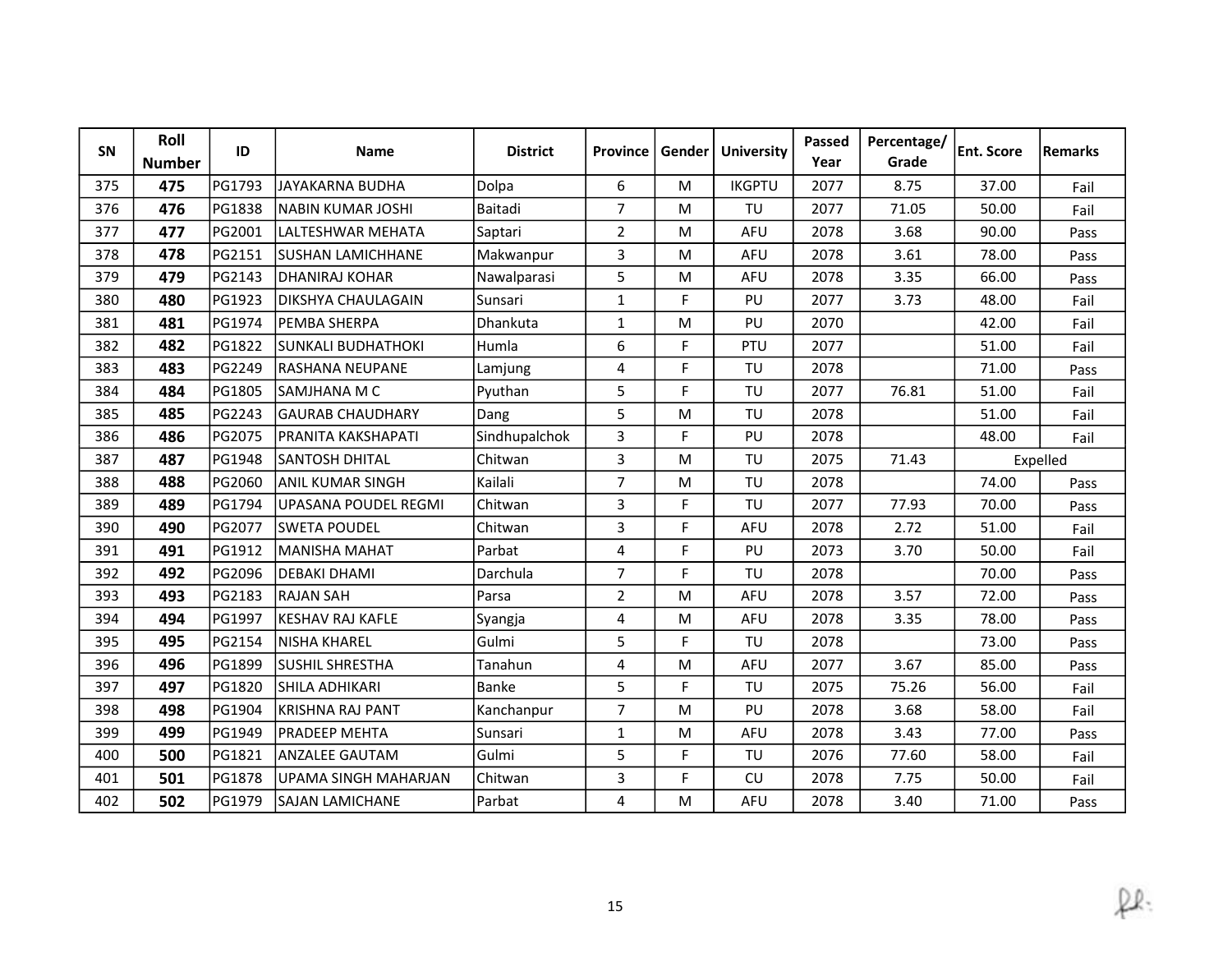| SN  | Roll<br><b>Number</b> | ID            | <b>Name</b>                  | <b>District</b> | <b>Province</b> | Gender    | <b>University</b> | Passed<br>Year | Percentage/<br>Grade | <b>Ent. Score</b> | <b>Remarks</b> |
|-----|-----------------------|---------------|------------------------------|-----------------|-----------------|-----------|-------------------|----------------|----------------------|-------------------|----------------|
| 403 | 503                   | PG1860        | <b>DINESH ACHARYA</b>        | Rupandehi       | 5               | M         | TU                | 2077           | 80.60                | 67.00             | Pass           |
| 404 | 504                   | PG2220        | <b>PRITAM THAPA</b>          | Dailekh         | 6               | M         | TU                | 2078           |                      | 84.00             | Pass           |
| 405 | 505                   | PG2233        | NUWAHANG RAI KHIMDUNG        | Ilam            | $\mathbf{1}$    | M         | TU                | 2076           | 71.05                | 53.00             | Fail           |
| 406 | 506                   | PG2113        | <b>IGOMA CHAUDHARI</b>       | Rupandehi       | 5               | F         | TU                | 2078           |                      | 60.00             | Pass           |
| 407 | 507                   | PG2120        | <b>PRATEEK AWASTHI</b>       | Darchula        | $\overline{7}$  | ${\sf M}$ | TU                | 2078           |                      | 63.00             | Pass           |
| 408 | 508                   | PG1788        | <b>PRAKASH SHAHI</b>         | Humla           | 6               | M         | <b>ITMU</b>       | 2078           | 8.25                 | 55.00             | Fail           |
| 409 | 509                   | PG1857        | <b>SHEELA DEVKOTA</b>        | Chitwan         | 3               | F         | TU                | 2077           | 76.57                | 64.00             | Pass           |
| 410 | 510                   | PG2144        | <b>PIYUSH DAHAL</b>          | Morang          | $\mathbf{1}$    | M         | PU                | 2078           | 3.58                 | 43.00             | Fail           |
| 411 | 511                   | PG1924        | <b>SANDIP BASNET</b>         | Dang            | 5               | M         | TU                | 2077           | 73.43                | 57.00             | Fail           |
| 412 | 512                   | PG1798        | <b>SUJATA GYAWALI</b>        | Kapilvastu      | 5               | F.        | PU                | 2077           | 3.39                 | 56.00             | Fail           |
| 413 | 513                   | PG1932        | <b>SUYOG BHANDARI</b>        | Dhankuta        | $\mathbf{1}$    | M         | AFU               | 2077           | 3.07                 | 67.00             | Pass           |
| 414 | 514                   | PG1988        | <b>EUREKA SUBEDI</b>         | Ilam            | $\mathbf{1}$    | F.        | AFU               | 2078           | 3.72                 | 79.00             | Pass           |
| 415 | 515                   | PG2036        | <b>ALINA POKHREL</b>         | Arghakhanchi    | 5               | F         | TU                | 2076           | 78.48                | 71.00             | Pass           |
| 416 | 516                   | PG1961        | İMANOJ KUMAR CHAUDHARY       | Kapilvastu      | $\overline{2}$  | M         | <b>HNBGU</b>      | 2078           | 76.27                | 55.00             | Fail           |
| 417 | 517                   | PG2115        | <b>BIPUL KHAREL</b>          | Bhaktapur       | 3               | M         | PU                | 2074           | 3.64                 | 57.00             | Fail           |
| 418 | 518                   | PG2028        | KHEM RAJ BHATTARAI           | Surkhet         | 6               | M         | PU                | 2078           | 3.45                 | 42.00             | Fail           |
| 419 | 519                   | PG1791        | MINA BAKABAL                 | Palpa           | 5               | F.        | TU                | 2077           | 78.83                |                   | ABSENT         |
| 420 | 520                   | PG1917        | LILA CHAUDHARY               | Kailali         | $\overline{7}$  | F         | PU                | 2077           | 3.63                 | 72.00             | Pass           |
| 421 | 521                   | PG2190        | ARUN BHANDARI                | Chitwan         | 3               | M         | <b>AFU</b>        | 2076           | 3.38                 | 70.00             | Pass           |
| 422 | 522                   | PG2200        | <b>ANKIT TIWARI</b>          | Sunsari         | $\mathbf{1}$    | M         | TU                | 2075           | 72.86                | 46.00             | Fail           |
| 423 | 523                   | PG1921        | <b>PRAKASH NEUPANE JAISI</b> | Dang            | 5               | M         | TU                | 2077           | 75.57                | 74.00             | Pass           |
| 424 | 524                   | PG1992        | NIRMAL SAPKOTA               | Baglung         | 4               | M         | TU                | 2077           | 77.52                | 58.00             | Fail           |
| 425 | 525                   | <b>PG2229</b> | lGANGA LAMICHHANE            | Kaski           | 4               | F         | <b>AFU</b>        | 2078           | 3.86                 | 83.00             | Pass           |
| 426 | 526                   | PG1823        | <b>BIKRAM THAKULLA</b>       | Achham          | 6               | M         | PU I              | 2076           | 74.00                | 62.00             | Pass           |
| 427 | 527                   | PG1825        | <b>NIRAJ PATEL</b>           | Parsa           | $\overline{2}$  | M         | PU                | 2077           | 3.43                 | 70.00             | Pass           |
| 428 | 528                   | PG2148        | <b>AARATI UPRETI</b>         | Kavrepalanchok  | 3               | F.        | <b>AFU</b>        | 2078           | 3.58                 | 77.00             | Pass           |
| 429 | 529                   | PG2192        | <b>APURBA PAUDEL</b>         | Syangja         | 4               | M         | <b>AFU</b>        | 2078           | 3.26                 | 79.00             | Pass           |
| 430 | 530                   | PG2126        | UDAY KUMAR SINGH             | Sarlahi         | $\overline{2}$  | M         | AFU               | 2078           | 3.32                 | 79.00             | Pass           |